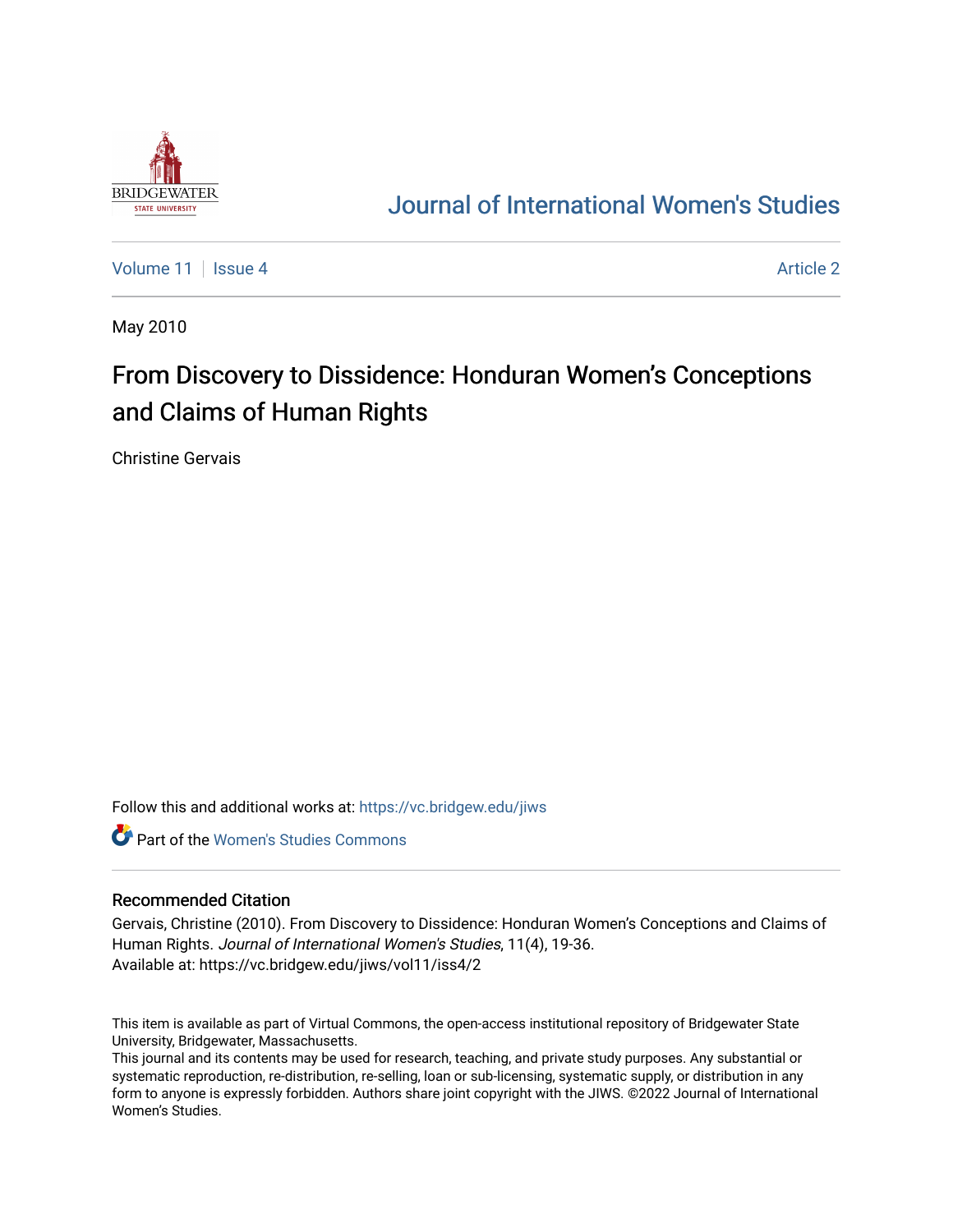### **From Discovery to Dissidence: Honduran Women's Conceptions and Claims of Human Rights**

## By Christine Gervais<sup>[1](#page-1-0)</sup>

## **Abstract[2](#page-1-1)**

In recognition of the profound benefits of women's engagement with their rights, this article presents an experiential account of how Honduran women comprehend, articulate, experience and advocate human rights and gender equality through nongovernmental educational initiatives. Through the triangulated analytic among human security, post-victimization and citizen-based advocacy approaches, the article traces the women's journeys from their moments of discovery of human rights towards instances of dissidence. In so doing, the women's demonstrations of empowerment, agency, resistance and solidarity are brought to the fore. By featuring their voices, this study demonstrates how Honduran women are able to shape their own expectations and experiences of human rights. This study further emphasizes how a supportive and interactive educational introduction to the conventions, declarations and constitutions intended to promote and safeguard human rights, as well as an opportunity to dialogue safely and creatively about those rights can open up incredible possibilities for selfrealization, liberation, ambition and innovation among women.

*Keywords:* rights, grassroots education, empowerment, agency, solidarity, dissidence, Honduras.

#### **Introduction**

 $\overline{a}$ 

## "*Without these workshops, I would not have been awakened. I feel more human.*" - Workshop Participant from 2005-2008

In recognition of the life-changing advantages of women's own engagement with their rights, this article presents an experiential account of how Honduran women understand, experience and advocate their human rights through non-governmental educational initiatives. Through the women's own voices, the article traces the women's journeys from their moments of discovery of human rights, through their discernment and towards instances of dissidence.

<span id="page-1-0"></span><sup>&</sup>lt;sup>1</sup> Christine Gervais holds a Ph.D. in Sociology from Carleton University and she is an Assistant Professor in Criminology at the University of Ottawa in Canada where she is a member of both the Interdisciplinary Research Laboratory on the Rights of the Child and the Laboratory on Justice Studies and Research. Her areas of expertise include children's and women's rights, international development and education in Latin America, crimes against humanity, social justice, human trafficking and feminist spirituality.

<span id="page-1-1"></span><sup>2</sup> **Acknowledgements**: I thank the Faculty of Social Sciences, the Research Development Fund and the Laboratory on Justice Studies and Research at the University of Ottawa for their financial support of the study upon which this article is based. I also recognize the invaluable research assistance of Betsy Estevez, the exemplary facilitation by the Honduran workshop team and the insightful comments of the peer reviewers. This article is dedicated with gratitude and admiration to the women who courageously, openly and perspicaciously shared the testimonies highlighted herein. It is also dedicated with hope and trust to a resilient 'baby girl'.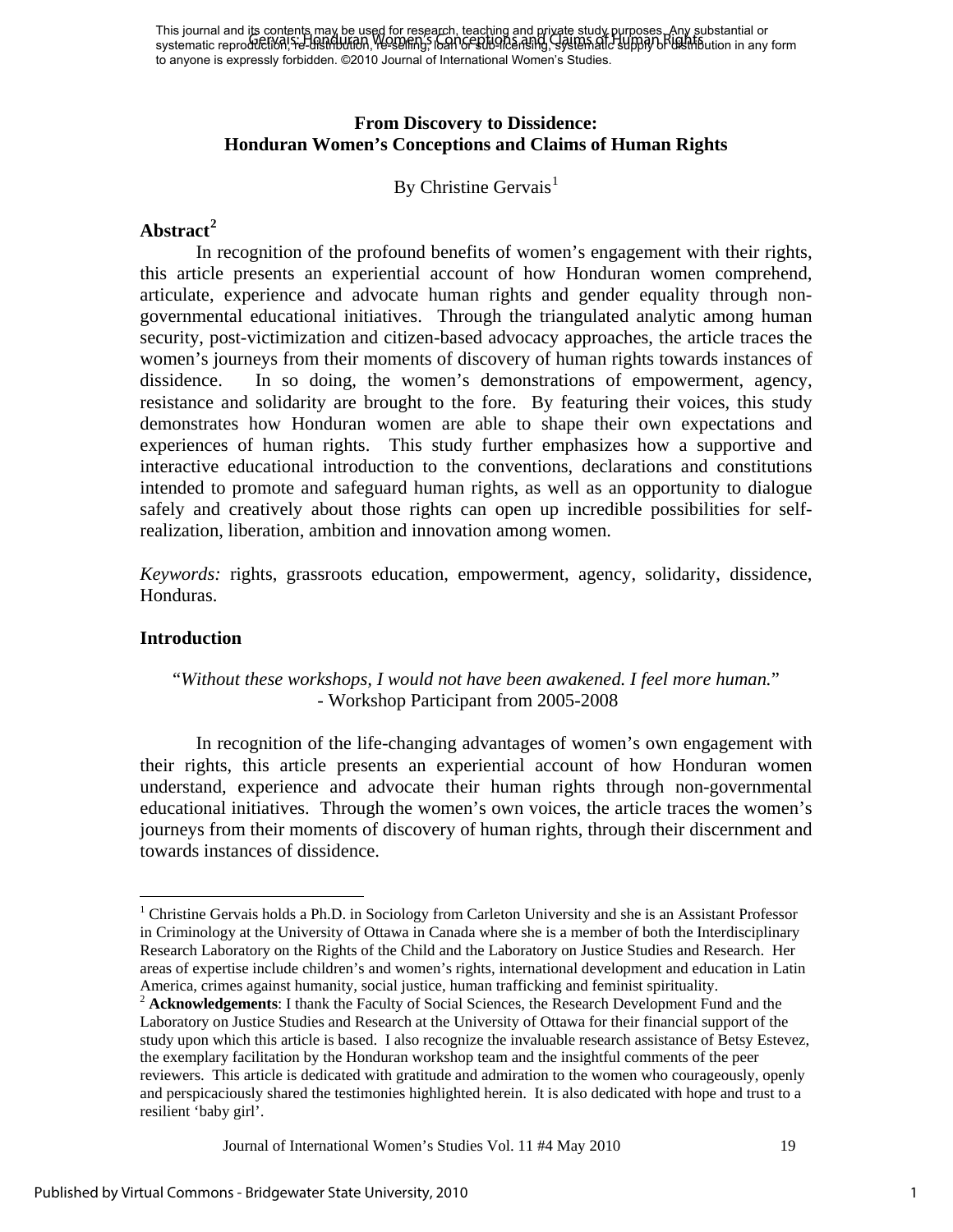The article begins with an overview of the human rights workshops in which the women participated. Then I present the multi-layered analytic among the human security, post-victimization and citizen-based advocacy approaches employed to examine the women's pro-human rights journeys. After outlining the methodological approach, I briefly explore the women's experiences with violence within the context of Honduran patriarchal society. Then I analyze the women's own journeys of discovery and dissidence in relation to human rights through the conceptual lenses of empowerment, solidarity, agency, resistance and resourcefulness. In so doing, this article sheds light on the actions that the women have undertaken in pursuit of their human rights.

#### **Context of the Study on Women's Human Rights in Honduras**

The participants in this study<sup>[3](#page-2-0)</sup> took part in a series of human rights workshops that were based out of a community education centre in a town<sup>[4](#page-2-1)</sup> in north central Honduras between 2005 and 2008. The workshops were initiated by a small group of local Honduran women who sought the cooperation of human rights research and advocacy groups in the region. The curriculum and activities were set by the women, with the women and for the women. Thus, both the content and the processes of the workshops were established in an inclusive and empowering manner. The original workshops in 2005 were led by Honduran professionals and volunteers with expertise in human rights, law, health, education and psychology. The workshops held between 2006 and 2008 were also carried out by several of the women who were trained as leaders in the original workshops. The trainees replicated the workshops in seven urban and rural neighborhoods with schedules ranging from weekly to bi-monthly gatherings.

The workshops aimed to raise awareness about, and encourage engagement with women's human rights. The workshop modules addressed domestic, street and political violence, human rights, gender equality, health and labor rights, self-esteem, access to justice, community resources, globalization, as well as legal instruments, declarations<sup>[5](#page-2-2)</sup> and conventions. The workshops also provided training in leadership, community activism, supportive accompaniment, conflict resolution and peace-building.

In an effort to ensure that the workshop content was accessible to the participants, the information was disseminated through various means including presentations, documentaries, team-building and self-esteem building activities, creative arts<sup>[6](#page-2-3)</sup> and critical analyses. These activities were carried out through supportive and dynamic social interactions that helped the women to feel included in both the consumption and the production of the knowledge that was being shared in the workshops. In the case of more complex information, such as the language of legislation, conventions, declarations and

Journal of International Women's Studies Vol. 11 #4 May 2010 20

<span id="page-2-0"></span> $3$  This study is part of the author's broader research project that explores women's and girls' engagement with human rights in Bolivia, Honduras and Nicaragua.

<sup>&</sup>lt;sup>4</sup> The names of the centre and town are withheld to protect the identity of the participants.

<span id="page-2-2"></span><span id="page-2-1"></span> $<sup>5</sup>$  The women became familiar with municipal, national and international rights-based mechanisms</sup> including the Universal Declaration of Human Rights (UDHR), Convention on the Elimination of All Forms of Discrimination against Women (CEDAW), the Honduran constitution and other national human rights laws, among others. In addition to working directly with copies of these instruments, the facilitators spent a lot of time simplifying the language of the texts so that they were accessible to, and therefore understood by the women.

<span id="page-2-3"></span><sup>&</sup>lt;sup>6</sup> The creative arts gave the women valuable esteem-building opportunities to draw, sing, dance and make crafts.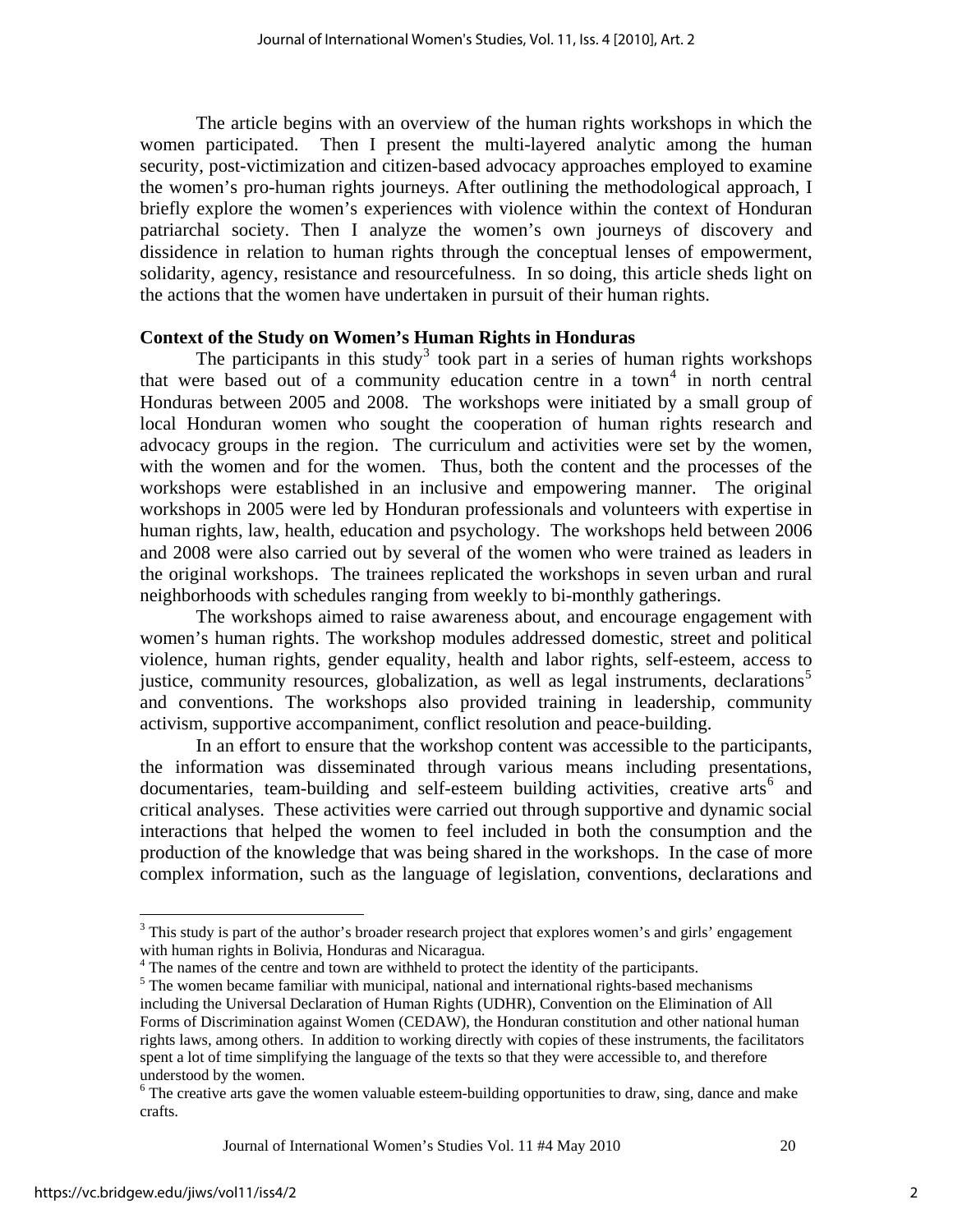constitutions, various efforts were made and much care was invested to simplify the texts through the use of visual images, paraphrasing, relevant examples and creative interactions. Since the workshop facilitators were aware of the participants' varying comprehension abilities and that the workshops were based on relations of parity, they ensured that the professional experts<sup>[7](#page-3-0)</sup> involved in disseminating the complex information were informed not only of the need to simplify the content, but also of their presence as part of a non-hierarchical team of equals who were all contributing to the advancement of women's rights with diverse talents and aptitudes. Such efforts were essential to ensuring that the women's educational experience was genuinely empowering rather than one that furthered potentially alienating sentiments of the 'other/self' divide that may occur through a power-knowledge dynamic between professional instructors and students.

The educational significance of the workshops for the women was two-fold. First, for many of the participants, the workshops represented a first opportunity to be educated and to receive a formal certificate in recognition of that education. Such was the case given that 9% of the participants never attended school, 23% did not complete primary school, 38% completed only the primary level, 14% attended, but did not complete high school and only 16% completed high school. Thus, given that for many of the women the certificate<sup>[8](#page-3-1)</sup> obtained from the workshops was the only one they had, the workshops were quite meaningful for them.

The second way in which the training was educationally significant is related to the fact that the workshops represented the first occasion that all the participants had to be informed about their rights as Honduran and global citizens, and particularly as women. For most, it was the first time that they were educated visually, orally and textually on their physiological and reproductive make-up – knowledge undeniably essential to the effective protection of their own bodies.<sup>[9](#page-3-2)</sup> Furthermore, the workshops constituted the first opportunity that the women had to share about their life experiences as women, particularly about the violence and oppression that they had endured – the significance of which was manifested most often on the first day of each set of workshops when the women would break down in tears of gratitude for the chance to share safely for the first time about past abuses and current challenges. As I explore later, the sense of solidarity felt among the women in their collective space was profoundly life-giving and as a result, the workshops overall became momentously life-changing for the participants.

#### **A Human Security Approach Inclusive of Women's Voices**

In this article, the women's journeys from discovery to dissidence are analyzed through a multi-layered lens that integrates elements from the human security approach

Journal of International Women's Studies Vol. 11 #4 May 2010 21

<span id="page-3-0"></span> $<sup>7</sup>$  There was only one incident with an expert in the early stages of the workshops in 2005 that was</sup> problematic. He was a very active and well published local human rights lawyer who cared deeply for the plight of the women in his country and community, but whose explanations during his presentation were considered incomprehensible by the women. Based on that experience, the facilitators and participants worked even harder to ensure that their workshop space was inclusive and accessible to all. 8

<span id="page-3-1"></span><sup>&</sup>lt;sup>8</sup> Many women lost their school documents in the floods of Hurricane Mitch in 1998.

<span id="page-3-2"></span> $9$ <sup>9</sup> The women referred to the protection of their bodies as a very significant matter; they identified 'the respect for their body' as one of the main human rights that was least respected in their lives. The health education was provided by local female Honduran doctors and human rights experts who ensured that the content was relevant to the women's specific cultural contexts.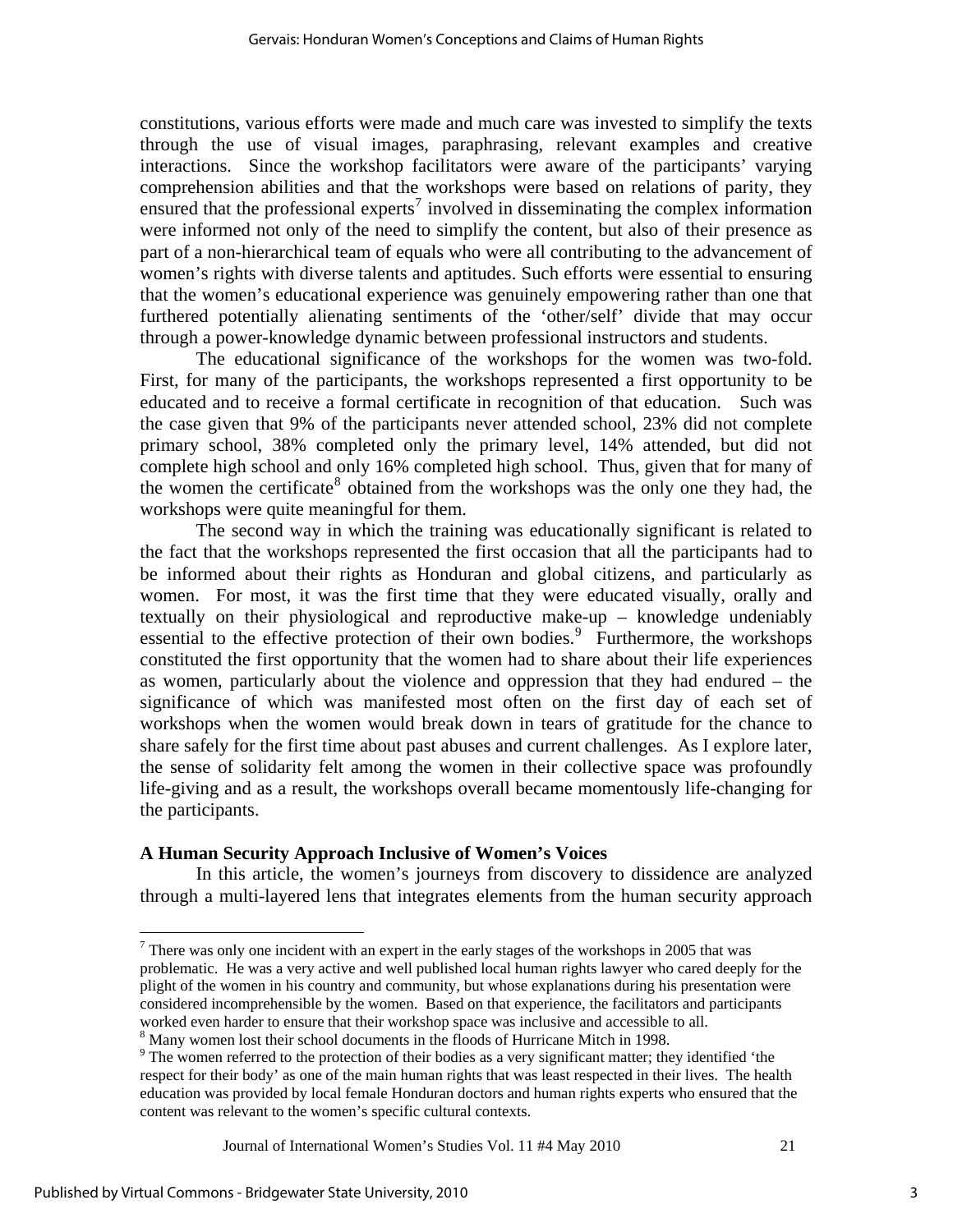(United Nations Development Programme [UNDP], 1994), as well as orientations that are rights-centered and promote post-victimization resistance (Faulkner and MacDonald, 2009) and citizen-based advocacy (Mathie and Cunningham, 2009).

The impetus for such an inclusive analysis is to move beyond state-centered views about women's rights. Much academic attention has scrutinized State parties' compliance with international law including human rights conventions and declarations through assessments of coordination mechanisms, as well as legal and institutional reforms (Charlesworth et al., 1991; Santos Pais, 2008). While the monitoring of legal advancements that improve women's lives is essential, women's own understandings of, and experiences with human rights are often less present in this type of reporting. The actual discovery and use of domestic and international human rights instruments by the very individuals whose lives these standards were originally intended to protect and enhance can be a life-changing learning process filled with affirmation, anticipation and activism. Such an endeavour – listening to the voices of women and respecting their right to be heard – is imperative to the protection of women's rights.

It is also essential to recognize that women's awareness of, and engagement with, human rights occur across a myriad of personal, political, social, cultural and economic spaces. Documenting where and how women discover and address their human rights can shed important light on the effective and sustainable endeavours that can be accomplished in far-reaching non-state locations and non-legal domains among individuals and groups who act on their own initiative. In other words, this paper explores what the women in this study have done with, and how they feel about, their discoveries of human rights in their own daily lives. This approach to women's human rights is consistent with the broader movement by leading feminist legal scholars who have sought to move beyond the constraints of male dominated international law and to genuinely include the voices and experiences of women in legal reforms, human rights practices and democratic transitions (Charlesworth, 2007; Charlesworth and Chinkin, 2000).

The human security framework is an appropriate lens through which to acknowledge and integrate individualized and experiential accounts of human rights 'from the bottom up' because the approach de-emphasizes state security and actually prioritizes individuals' personal experiences of [in]security (Hoogensen and Rottem, 2004, p. 161; United Nations Commission on Human Security, 2003, p. 4). The human security approach is particularly relevant to the analyses of the non-governmental initiatives under analysis because the framework recognizes that "*affirmation of human rights and related activities of advocacy*" are effective even when they are not officially legalized (UN Commission on Human Security, 2003, p. 9). Such a people-centered acknowledgement lends credence to this article's inclusion of women's voices, who explain in their own words, the human rights progress that they have experienced.

Another aspect of the human security framework pertinent to this study is its emphasis on both the plight and empowerment of women and girls (UNDP, 1994, p. 31; UN Commission on Human Security, 2003, p. 11). In recognition of the stifling impact of gendered inequality and insecurity throughout the world, the human security agenda has identified empowerment as one of the key strategic components that enable people to gain "*freedom to take action on one's own behalf*" and to thus develop their own

Journal of International Women's Studies Vol. 11 #4 May 2010 22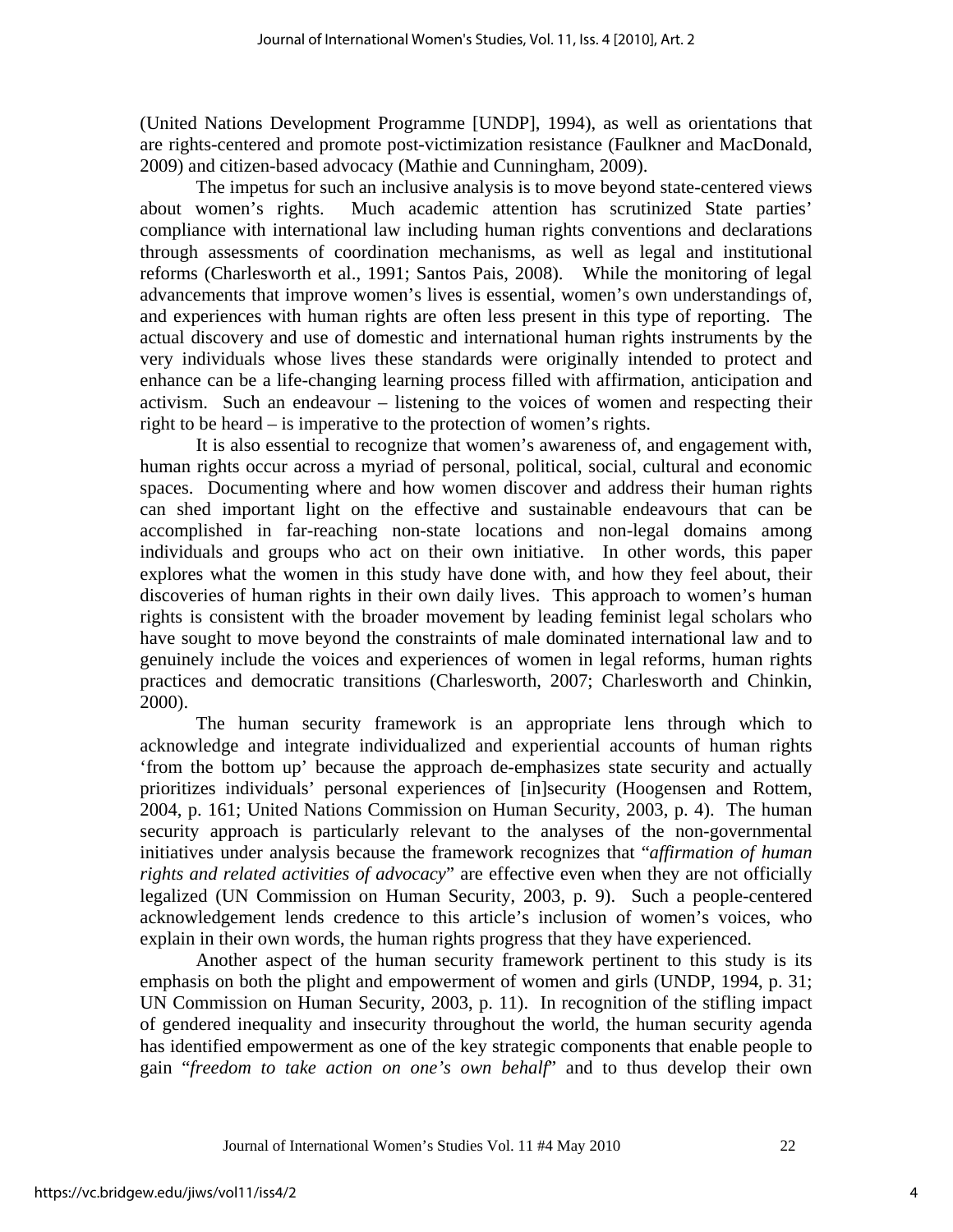resilience to challenging circumstances (UNDP, 1994, p. 31; UN Commission on Human Security, 2003, pp. 10-11).

Through its emphasis on empowerment, the human security agenda aims to strengthen peoples' individual and collective abilities to enhance their own and others' potential to make choices, to demand respect for their dignity and to participate fully and actively in all spheres of life (UN Commission on Human Security, 2003, pp. 131-133). The agenda's support of people's and communities' own abilities also implies "*providing education and information so that they can scrutinize social arrangements and take collective action"* (Ibid, p. 11). Since the workshops reflect closely the human security agenda's strategies of empowerment, then the women's experiences therein constitute very relevant cases to be examined through such an inclusive lens.

Another approach that echoes the people-centeredness of the human security agenda and which is relevant to the women's experiences is Mathie and Cunningham's (2009) promotion of the empowerment potential inherent within the transition "from clients to citizens." The workshops' initiatives and the women's corresponding journeys reflect Mathie and Cunningham's (2009) reinforcement of the ability of citizens to act on their own initiative and to draw on their own leadership and solidarity to achieve their own goals. Mathie and Cunningham's (2009, pp. 2, 8, 368) lens contributes to this article's emphasis on the women's capacities to utilize their social connectedness to act as agents, rather than as beneficiaries, and to thus improve their quality of life by claiming their rights, by building their own base of security and by negotiating relevant opportunities.

Similarly, Faulkner and MacDonald's (2009) emphasis on the capacity of women to move beyond victimization through resistance is useful in contextualizing women's experiences of violence and thus in overcoming an omission in the human security approach. While Bunch (2004, p. 32) concedes that the human security approach is effective at gender integration, she criticizes the agenda for not addressing women as a specific subject and for not adequately exploring the complexities of bodily integrity and violence against women that women themselves consider critical to their intimate security. Bunch (2004, pp. 32-33) thus advocates for a woman-specific and womanauthored approach that reflects their comprehensive realities. In this light and in recognition of Bunch's (2004, p. 31) assertion that *"[r]ights are about the voice and agency of citizens who are not just passive objects with needs"*, this article seeks to fill the aforementioned gap in the human security literature by including centrally the women's own narratives to ensure that their experiences with human rights as women are defined by them rather than being interpreted for and about them (Amoah, 2008). It does so mindful of Faulkner and MacDonald's (2009) declaration of 'victim no more' and their related insistence on exploring the moments of agency, resistance and growth beyond victimization.

#### **Methodology**

The analysis draws upon sociologically-based field work conducted by the author in 2008. Data was collected in Spanish and translated into English from thirty in-depth semi-structured qualitative interviews, fifty-eight written questionnaires and three focus group sessions with one hundred and fifteen Honduran women. Inclusion in the research was based on involvement in the human rights workshops; all workshop participants,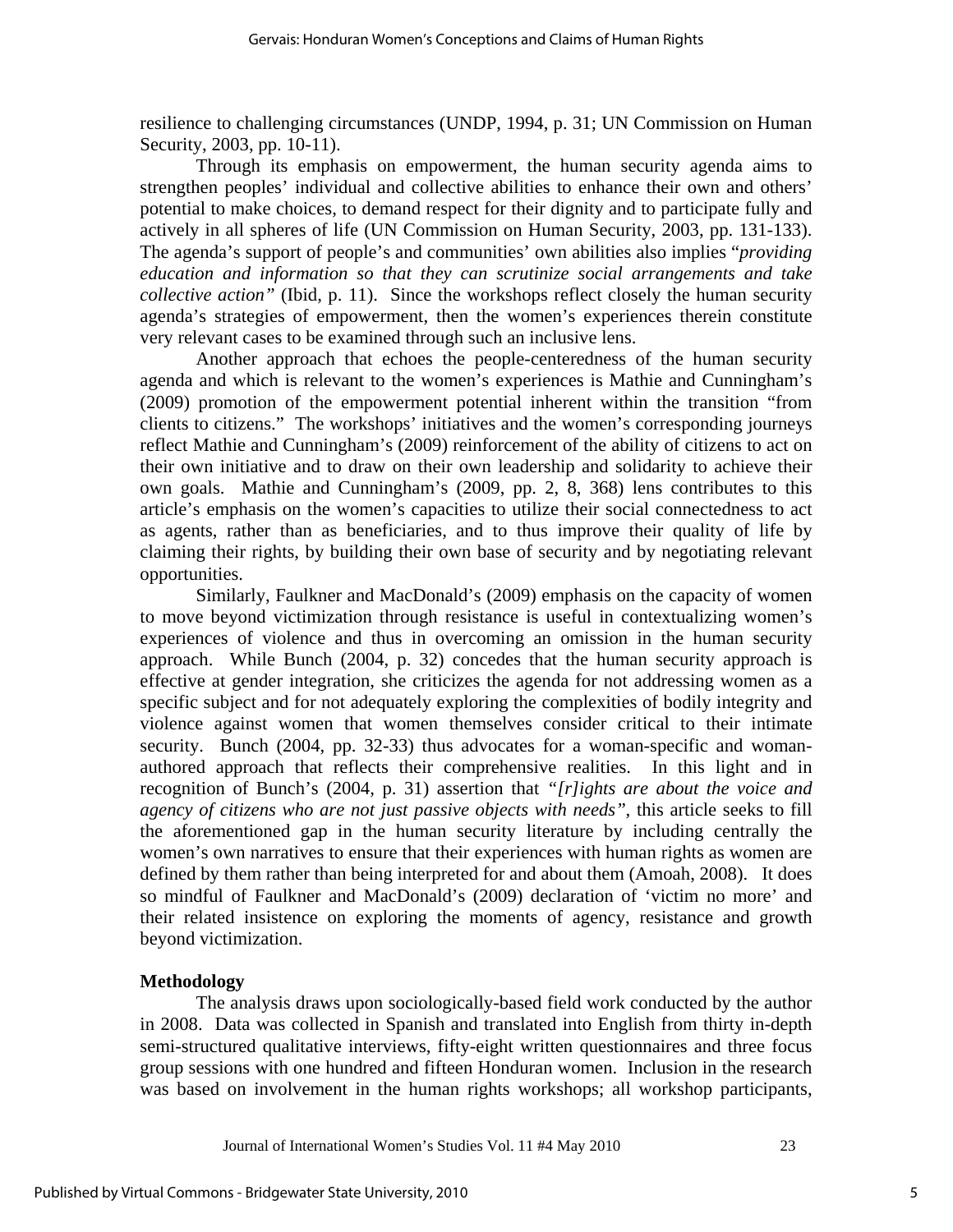regardless of the frequency and length of their participation, were invited to participate in the study. At the time of the fieldwork, the women ranged in age from 19 to 73; their civil status reflected a spectrum of relationships: 36% were single mothers, 26% were married, 27% were in common law arrangements, 4% were single, 2% were widowed and 5% were separated or divorced.

In order to move beyond state-based assessments of women's human rights and to ensure that the voices and experiences of the women were central to this study, I undertook a grounded and inclusive approach to data collection and analysis. With a view to co-generating knowledge inclusively out of respect for the dignity and potential of the participants (Chevalier and Buckles, 2008), the research team<sup>[10](#page-6-0)</sup> worked collaboratively with the workshop coordinators and participant-leaders who were trained to support the participants in the research process. Prior to the fieldwork, the coordinators and participant-leaders helped to co-create the research instruments by providing input into relevant content and accessible language based on their own and their fellow participants' experiences in the workshops. Their involvement improved the relevance, accessibility and authenticity of the knowledge produced through the research instruments.

The coordinators and participant-leaders also contributed to the administration of the interviews, questionnaires and focus group sessions by assisting with recruitment for the study, note-taking, the clarification of questions and the facilitation of focus group sessions. Throughout the data collection, the combined Honduran-Canadian research team also engaged in what Chevalier and Buckles (2008) refer to as 'creative expression' by animating innovative and energizing activities<sup>[11](#page-6-1)</sup> that facilitated teamwork, grounded learning and problem-solving. They also hosted the field visits to workshop locations, affiliated daycares, micro-credit projects, participants' homes and to the women's municipal office. Involving the participants in this inclusive, participant-centred and solidarity-oriented approach reinforced and grounded this research as being on women, by women and for women.

#### **Women's Experiences of Violence and Oppression**

The women in this study have suffered extensively within Honduras' machista<sup>[12](#page-6-2)</sup> culture. A total of 74% of the respondents claimed to have been victims of some form of violence in their lifetime. The varying levels of physical, sexual, psychological and political violence experienced by the women were oppressive and stifling – an actuality reinforced by over 90% of the women who expressed a need for psychological counselling<sup>[13](#page-6-3)</sup>. The human rights workshops provided the participants with a pivotal opportunity to reflect upon their own experiences of victimization. As such, the women were better able to distinguish and analyze the abuses they had suffered.

While this article emphasizes women's resistant capacities beyond victimization (Faulkner and MacDonald, 2009), it nevertheless recognizes how important it is for the

<u>.</u>

<span id="page-6-0"></span> $10$  The Canadian research team consisted of the principal researcher and a research assistant, both whom were Spanish speaking.

<span id="page-6-1"></span><sup>&</sup>lt;sup>11</sup> The creative expression activities carried out during the data collection phase included the songs, storytelling, humour and physical exercises that were already a central part of the workshops' empowering processes.

<span id="page-6-3"></span><span id="page-6-2"></span>

<sup>&</sup>lt;sup>12</sup> "Machista" is a Spanish term that refers to sexist and chauvinistic attitudes and actions.<br><sup>13</sup> The research team helped to make psychological counseling available to the women in the study.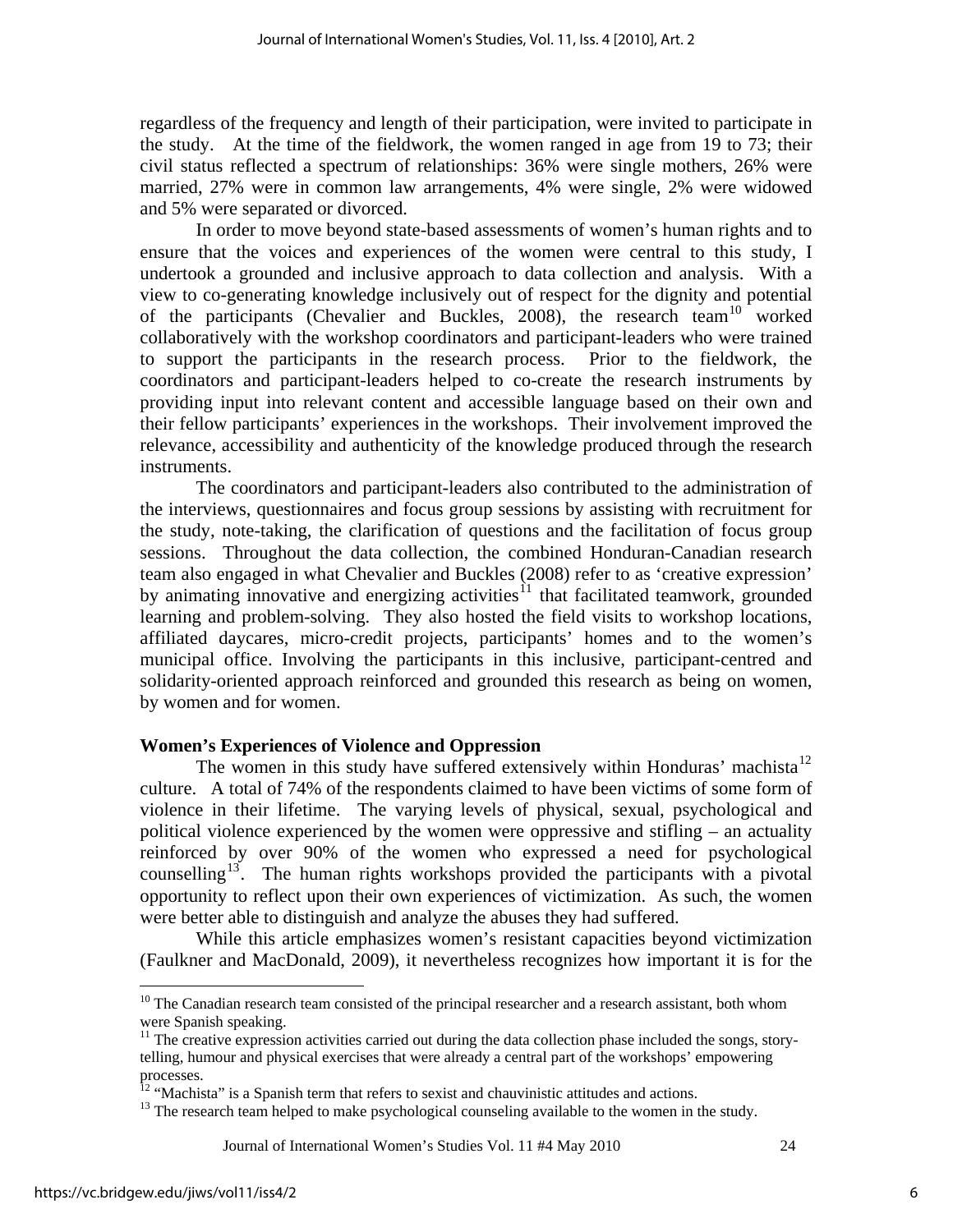women to have their 'victimhood' acknowledged, understood and addressed – an undeniably significant step in their healing.. As such, I invoke Stringer's (2009) application of McLeer's (1998) complex and flexible conception of the victim that recognizes multi-layered experiences and reinforces the 'fact' that victimization *does* indeed occur. In so doing, I emphasize that women are entitled not only to the moments and feelings of shock, grief, devastation, despair and even disempowerment associated with their victimization, but also to the corresponding support that they identify as needed to overcome these struggles. In this sense, the intention is not to reinforce women's suffering and helplessness, but rather to demonstrate the need for political intervention and social change in support of women's transformations (Stringer, 2009, p. 26), particularly in Latin American 'machista' cultures where these rights are most often dismissed and denied. Thus, bearing in mind female victims' status as rights-bearers and their capacity as self-governors, the Honduran women's own articulations of their experiences of victimization are presented below through interview and survey data.

Over 63% of the respondents reported having been sexually abused at some point in their lifetime; of these, 24% were sexually abused as children, 39% as adolescents and 37% as adult women. The main perpetrators were identified as relatives, step-fathers, neighbours, partners, and in some cases, brothers-in-law, fathers-in-law and strangers. The extent of the sexual abuse varied among the respondents. One woman described a childhood incident: *"When I was a girl, my mother's husband groped my private parts; I was only 6 years old."* Another respondent explained a traumatizing adolescent ordeal: *"When I was 13 years old, a man that I did not know stalked me, threatened me and then kidnapped and raped me and that affected me psychologically for a very long time."*  After the girl escaped and hid, the man went in search of her and threatened her grandmother at gun point and claimed ownership of the girl by stating that he was '*her first*.' Another woman, who had never revealed to anyone before about the sexual abuse she suffered until her interview in this study, explained that *"I have been marked by sexual violence and since then I have felt dirty; I feel embarrassed, sad and angry when I look at myself in the mirror because my brother, brother-in-law and a family friend all abused me; I never said anything because they always threatened me; I need psychological help."* 

In this study, 67% of the women reported having been physically abused at some point in their lifetime; of these, 43% were physically abused as children, 28% as adolescents and 46% as adults. Many participants broke down in tears when recounting their childhood memories of physical abuse at the hands of parents, step-parents, grandparents and other relatives. One participant recalled abuse by her father: "*he struck me with a machete and from the pain I urinated instantly."* Another woman recounted tearfully: "*as a child, it was a very sad life with our step-mother; she beat us; I suffered bitterly with my step-mother. I remember it like it was yesterday. Even now in my old age I dream about it and when I wake up I cry. Imagine that and I have grandchildren now."*

While respondents experienced less physical abuse as adolescents, it seemed to have increased significantly for women in their adult years in marriage or common law relationships. Some participants recalled having had abuse-free childhoods and noted that the first time they had ever been mistreated was when they were married or partnered. One woman reinforced the extent of the degradation she suffered: *"It was a very hard experience, I endured too much. He insulted me and beat me. One day he left*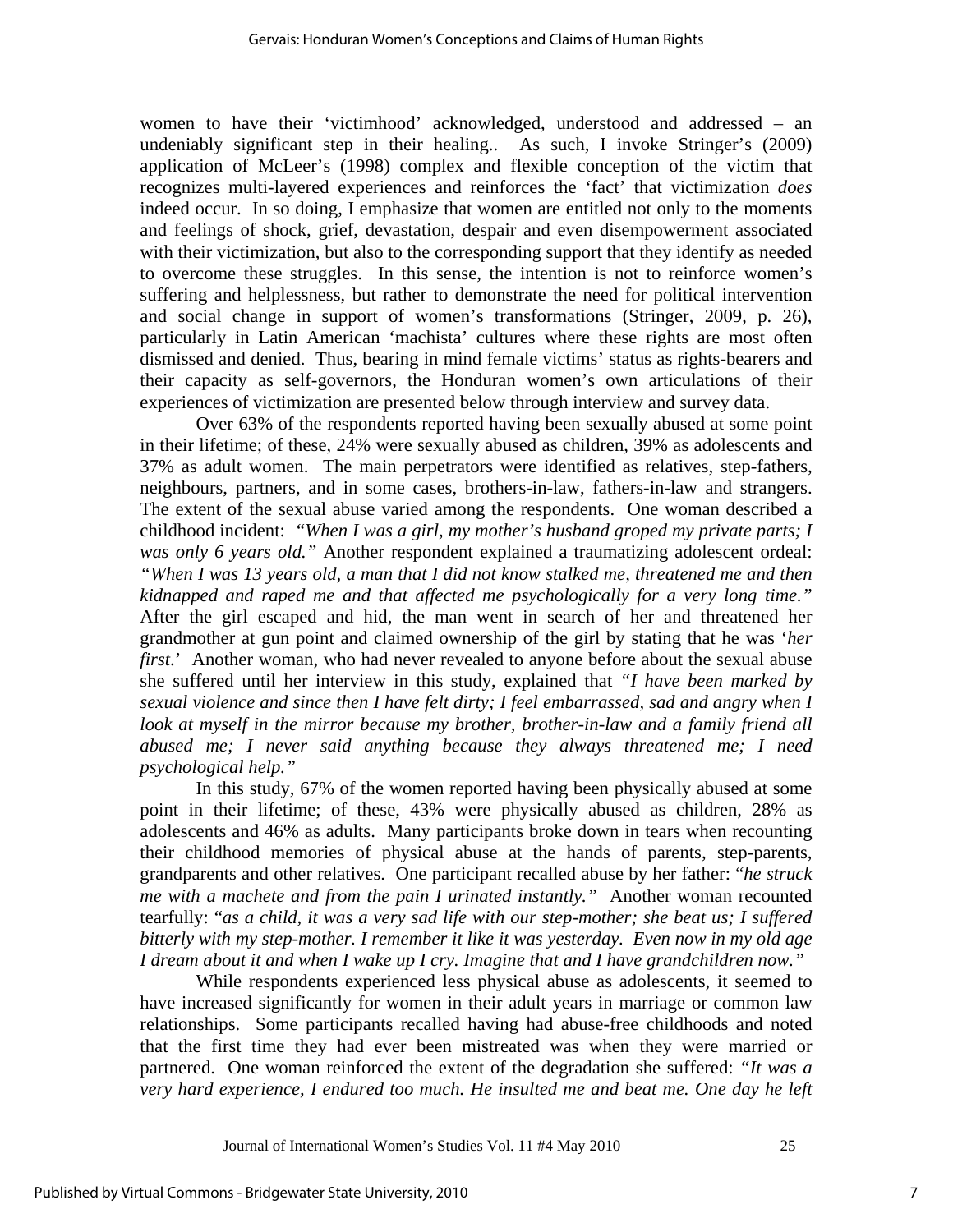*me with a swollen eye, another time he pushed my head in the toilet bowl when I was only fifteen days away from having my baby."*

One particularly fragile participant suffered endlessly at the hands of an aggressive and alcoholic partner. She recounted numerous traumatic experiences. She began by explaining *"I suffered family violence for 17 years with my partner; I would like to know how to erase this trauma that remains in me and my children. I need help for my children and I to recover."* She pointed out various scars including her nose which is no longer in its original place, as well as a shoulder weakened and marked by beatings with a machete. She recounted the multiple blows she received when trying to hide money for food instead of giving her own salary away to his drinking binges. In a shocking incident when she was trying to protect her son from abuse, her partner severely cut two of her fingers. She recalled: "*the last time when he cut these fingers, here I have the scars, he cut them with a machete, I don't know how he did not cut them totally off and there with my fingers almost off my hand, he continued to threaten me … then he took 200 lempiras and went to the canteen to drink.*" The participant clarified that this incident, along with the support from the workshop, was a key turning point in her separation from her partner.

Nevertheless, in the period immediately following the separation, she recognized the extended grip he continued to have on her life: "*I was not yet free from him.*" She tearfully recounted a post-separation incident as one of the most distressing episodes because it involved abuse against her mother: "*He came in the back door of the house … he grabbed me and forced me into the bedroom where he was going to rape me, and in this my mother arrived and he beat and kicked her and left her all purple in the legs."*  The participant was quite visibly devastated as she told this story as she was consumed with guilt for the pain afflicted against her mother.

While the physical violence was traumatizing, the psychological abuse that the women suffered was also paralyzing. Over 76% of the participants reported having been psychologically abused in their lifetime; for 51%, it occurred during their childhood; 45% experienced it in adolescence and 76% claimed to have been victimized by it as adults. The main perpetrators of psychological and verbal abuse identified by the participants included parents, step-parents, siblings, step-siblings, schoolmates, teachers, spouses, employers, fellow employees, children mothers-in-law and brothers-in-law. One participant perceptively recognized how in her own case, psychological abuse replaced physical abuse as she transitioned from one stage of life to another: "*In my childhood, I suffered violence from my dad because the punishments that he imposed were so brutal, but in adolescence, he mistreated me psychologically."*

Another woman's testimony revealed multiple forms of abuse including the emotional confusion associated with a forced marriage at a young age. After having been sexually harassed as a child by her mother's boyfriend, at the age of fifteen she was forced into a marriage with an older man. She recounted through uncontrollable tears that *"when I did not want to go to his house the day of the wedding, my mother said go where he is because he is your husband now, if not he'll come to get you with the police; but I did not want to be with him."* Crying more profusely, she related that *"when I felt him touch me, it was a horrible thing."* In that marriage, the participant suffered extensive physical, sexual and psychological abuse.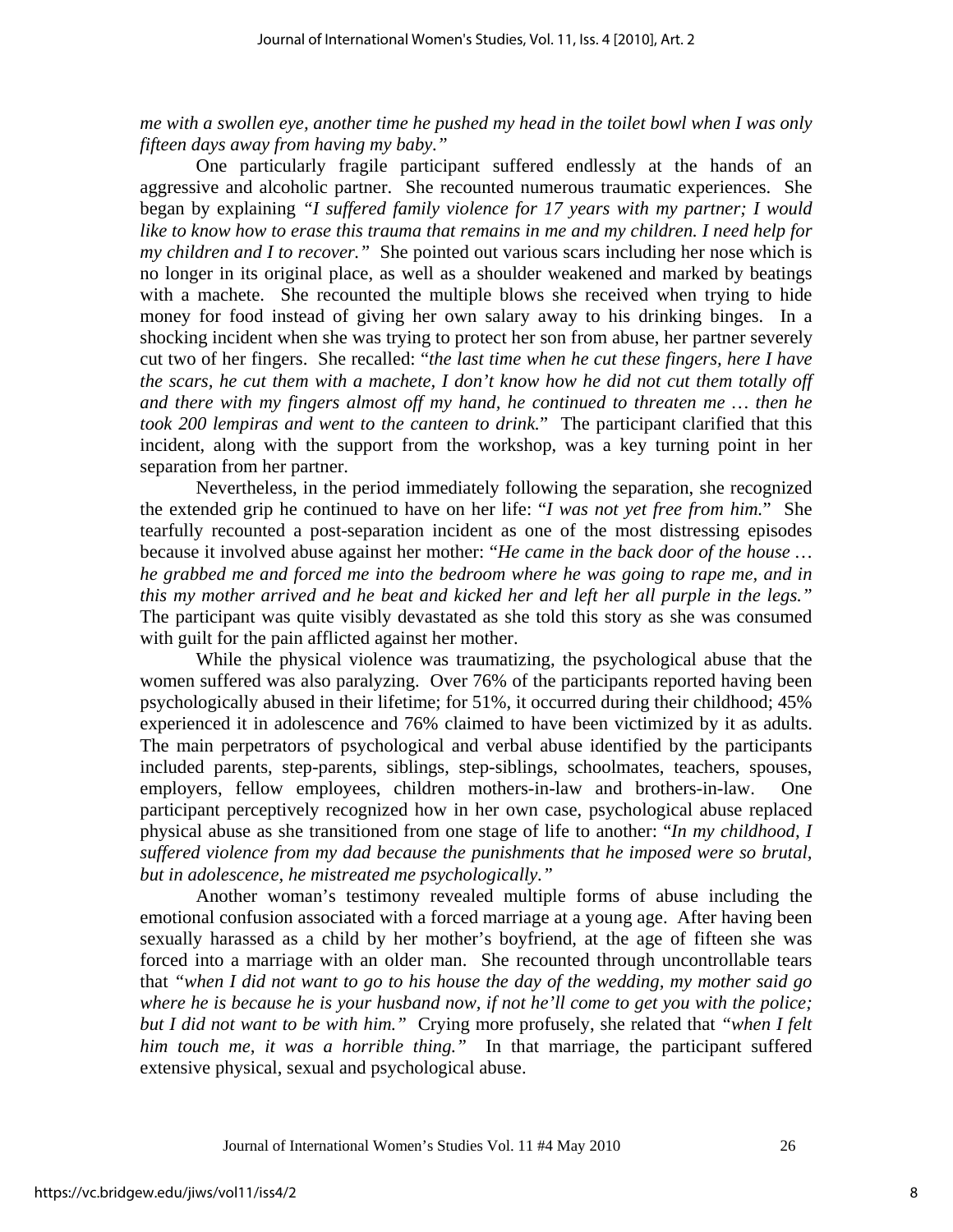The women's desperate plight is often further compounded by the state-based denial and denigration of their circumstances. As one<sup>[14](#page-9-0)</sup> participant recounted, "Our *rights are violated for simply being a woman. Here you go to the police to denounce something and they laugh out loud saying 'who is going to take this woman, women are troublemakers, they are crazy' so they do not value our rights as they should.*" Such institutional tactics exacerbate women's victimization. As I show below, given the lifelong devastating implications of these oppressive conditions, feminist-led opportunities to learn how to both articulate and resist victimization can yield transformative effects (Stringer, 2009, p. 26).

## **The Women's Discovery and Discernment of Human Rights**

In light of the suffering endured by the participants, the workshops provided the women with a pivotal space in which they could comprehend their plight, be informed of, and address their rights. The following narratives highlight how the women have expressed these realizations with greater confidence and ingenuity.

In this study, 96% of the respondents confirmed that the workshops accomplished their objectives of helping them to understand and address their human rights. For most of the participants, the opportunity to learn about their human rights represented 'epiphanic' moments of discovery. The women repeatedly and excitedly noted such basic realizations as "*I have rights as a woman; I did not know anything about these rights before,*" "*I have the right to express myself,*" "*I have the right to decide for myself*" and "*I have the right to defend myself.*" Others discovered that "*I have the right to value myself as a human being and as a woman*" and "*I have the right to an identity, dignity and a decent life."* 

In some cases, becoming aware of the importance of legal safeguards related to human rights was both compelling and consoling; one participant shared: "*I now know about the laws that protect and benefit women and where to denounce violations against women's rights.*" Another woman explained: "*I learned a lot about my rights because now I know how to defend myself; before I did not know and I felt trapped. But now I feel that I am becoming liberated knowing what my rights are as a human being.*" These examples are indicative of the empowering impacts of knowledge shared through supportive consciousness-raising activities.

#### **Empowerment and Personal Changes**

The extent to which the expressions "*I value myself as a woman*" and "*my world has changed*" were variously repeated by the women is a reflection of how significantly the workshops helped them realize their self-worth and capacities. The profundity of such progress was articulated meaningfully by two women whose lives changed considerably as a result of their training:

"*The workshops have helped me a lot. Before, I felt like I was worth nothing. I felt so small walking with my head down because I felt ugly. Now I have discovered that I am strong and I feel that the affliction I suffered no longer overwhelms me like before. I feel more worthy as a woman and now I can* 

<u>.</u>

<span id="page-9-0"></span><sup>&</sup>lt;sup>14</sup> This concern was raised by several participants.

Journal of International Women's Studies Vol. 11 #4 May 2010 27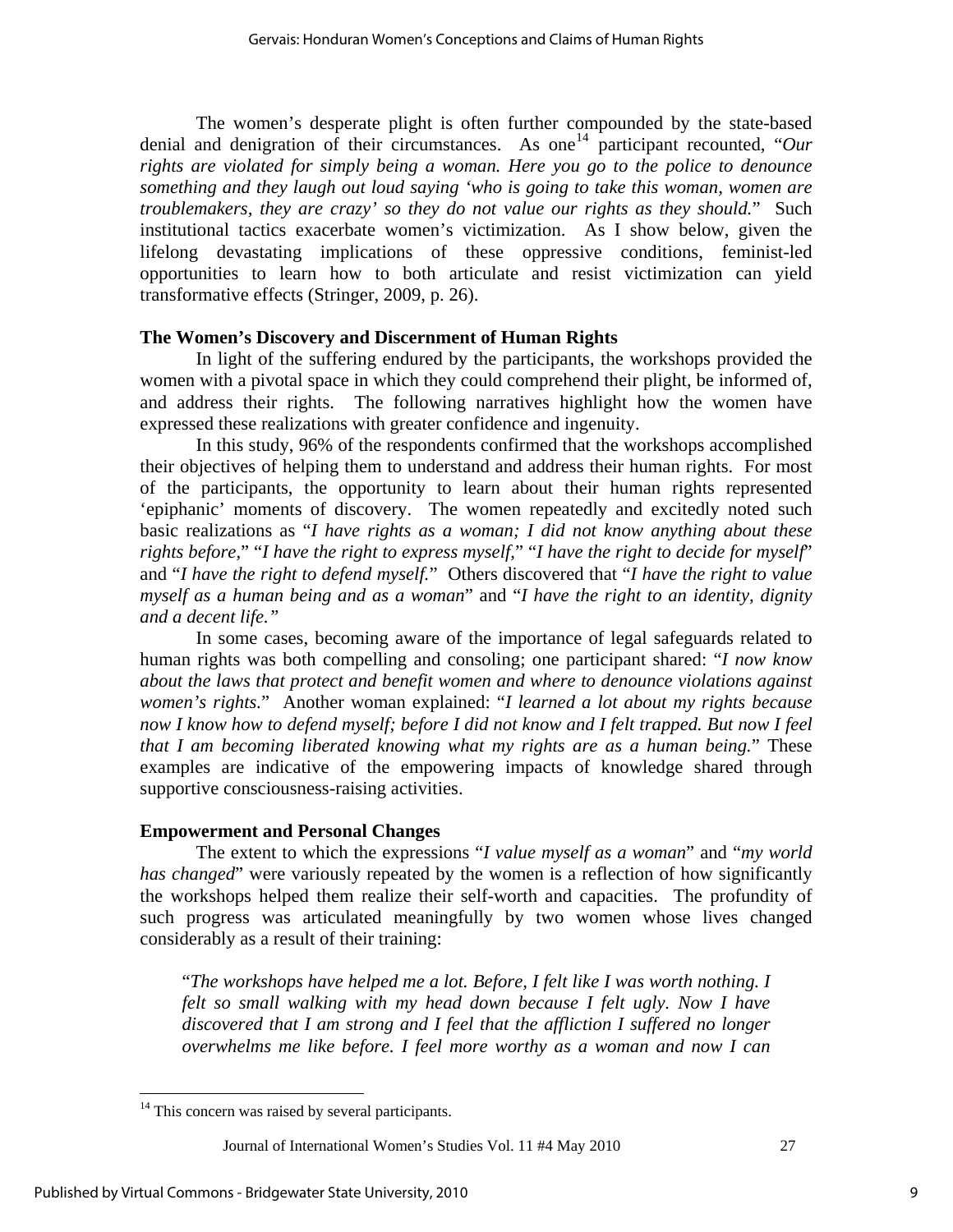*walk without lowering my face. I don't feel unappreciated like before.*" (73 year old participant since 2005)

"*I feel that my self-esteem is higher. I lived with domestic violence for 17 years. I am now separated from my husband; before I thought that my life did not have meaning. Now that I have received the workshops I feel that my life is worth a lot. I am free to live and to move forward with my children.*" (37 year old participant since 2005 and mother of three)

As the first quotation conveys, discovering one's self-worth for the first time at the age of 73, while conceivably sad, can be quite beneficial. The transformation conveyed in the second quotation was liberating indeed; when asked if and when she could participate in an interview in 2008, this participant replied with a smile saying: "*Anytime, my time is my own now, I am free.*"

Some women articulated their empowerment as positive losses such as, "*I lost my fears,*" "*I lost my doubts*" and "*I lost my pain.*" The women's removal of such obstacles enabled them to achieve new self-enhancing gains which they variously expressed as "*I love myself more,*" "*I respect myself*" and "*I feel more secure in myself.*" Another participant illustrated other self-strengthening advantages in the following words: "*I have succeeded to improve my inner peace, my self-esteem, to have patience, tolerance, to give and to respect my space and my rights first as a human being and then as a woman and as a mother and wife.*"

Greater levels of confidence and conviction among the respondents are also found in the following assertion: "*I changed radically in expressing myself better. Before I felt a lot of pain to speak in front of others but now I do not. Now I am a new woman."*  Decision-making constituted one of the areas where the women realized their improved capacities the most: "*This workshop has given me the strength to decide no when I need to say no and equally to decide what I want and what I do not want.*" Others conveyed their greater certitude and ownership in this regard: "*Yes I feel more capable to make my own decisions and to confront whatever problem comes up; I feel freer.*"

While the women have made noticeable gains, it is important to acknowledge that some have struggled to fully embrace the changes generated by their empowerment, due in part to their own personal issues, as well as to the unwillingness of those around them to support the anticipated changes, including barriers on familial, community, cultural and political levels. One participant explained her own challenges against sexist conditioning: "*Because of the way I was raised with such a controlling father, at the beginning of the workshops, it was very hard to get the machismo mentality out of my head; I had to learn to unlearn.*" Another woman admitted her difficulties in asserting agency: "*The workshops helped me especially to deal with domestic violence and my rights as a woman; but sometimes I lack courage and strength to act.*"While these statements reflect the obstacles that women face within themselves, they nevertheless reveal that change, as nascent as it may seem, is still taking place.

#### **Solidarity through Social Dynamics and toward Citizenship and Social Change**

In their journey from discovery to dissidence, the women have learned to recognize and negotiate the various powers 'over, within and with' them that influence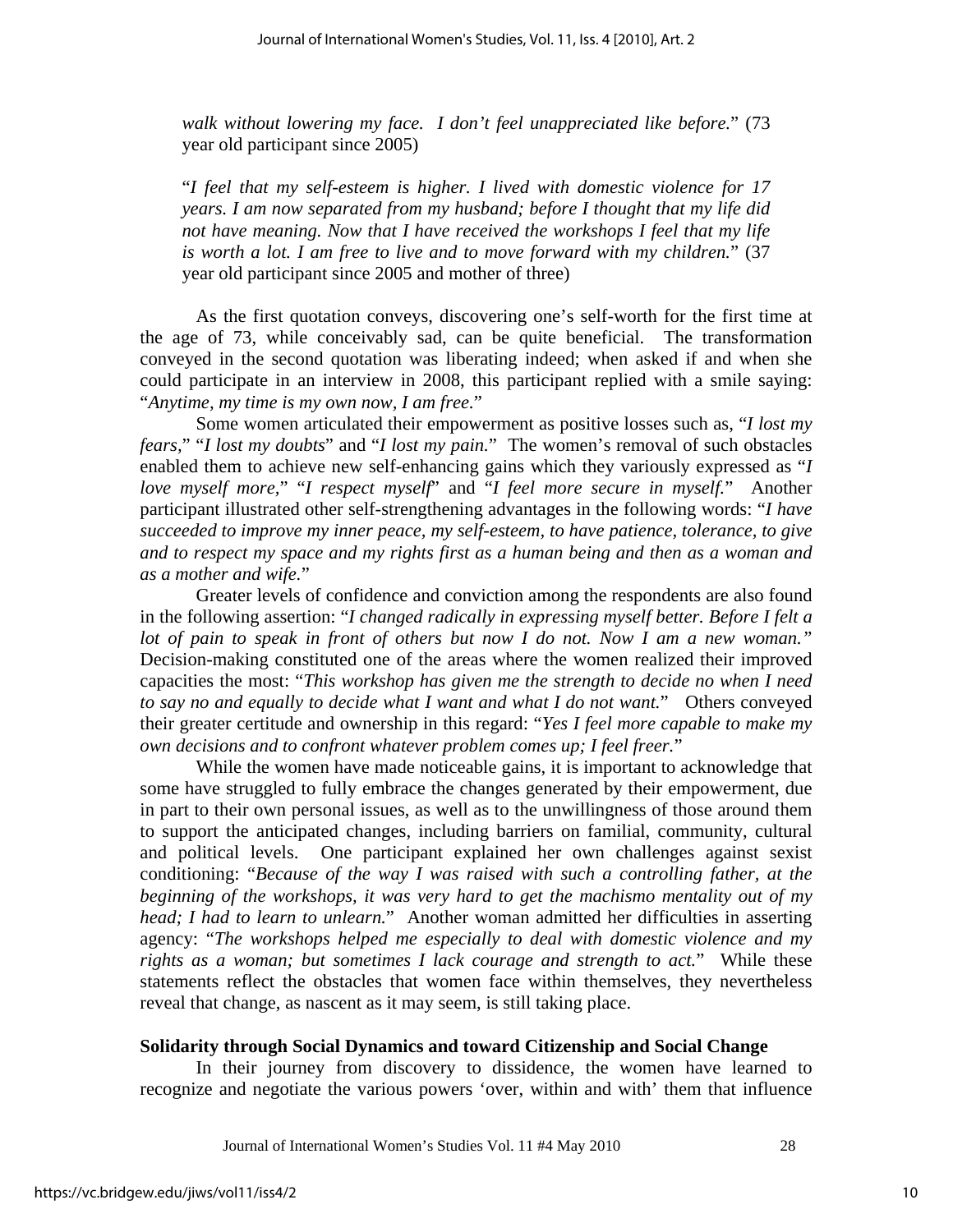their gender-based experiences (Doerge and Burke, 2005, p. 37). In the section on victimization, the women's subjection to the sexist *power over* them was brought to the fore. In the section on empowerment, the women's *power within* was exemplified through their growing inner strength and self-determination. In this section on solidarity, I explore how the women's *power with* each other has enabled them to draw upon their 'power within' to overcome the patriarchal 'power over' them.

The women identified memorable interactive activities, stimulating group dynamics and supportive facilitators as factors that they considered instrumental to their enhanced sense of solidarity. The deep significance of that solidarity was explained by one participant:

"*After my participation in the workshops, my sense of solidarity is when I can feel the need of the other woman, when she speaks and I am listening, I feel that her problem is my problem and then my tears come quickly because I feel*  with her and for me that is the most heartfelt sense of solidarity, that what *happens to another woman in the group, I feel it at the core of my being.*"

It was this profound sense of solidarity that enhanced both the individual empowerment and the mutual support among the participants. By extension, the women's collective identities and reciprocal responsibilities as fellow citizens grew considerably. As a result, the greater sense of solidarity and the corresponding citizenship-based duties yielded multiplying effects that enabled the women to break the chains of solitude, violence, shame and assumptions of incapacity. As I explore in the subsequent sections, this solidarity became a source of the women's resourcefulness as it served as a means through which they supported each other in their pursuits of safety, equality, dignity, justice, education and employment. As one participant explained while crying profusely, it also enabled them to assist each other in seemingly small, yet significant ways within the workshops themselves:

"*When I first started to attend the workshops I did not have shoes to go. I remember last year we had a meeting and I could not go because I did not have shoes, when I was going down the steps my shoes split … I cried all afternoon because I could not go to the workshop … Later my friend gave me a pair of shoes when she knew what happened so I could go to the meetings. She then asked if I needed work and I started to cook the snacks for the workshops … by selling tamales, I was able to buy my shoes.*"

The women also showed considerable ingenuity in their efforts to transform their solidarity into action for the purpose of education and employment. First, their successful replication of the original workshops in outlying neighbourhoods reflects their concern for the plight of other women and their hope for change. The expansion of the workshops further enabled the women to disperse their leadership and to establish wider networks of solidarity in pursuit of gender equality (Mathie and Cunningham, 2009, p.  $359$ ). The women have also informally created awareness<sup>[15](#page-11-0)</sup> about women's human rights

<span id="page-11-0"></span><sup>&</sup>lt;sup>15</sup> As supportive and empowering as awareness can be for the women, it is understood that information sharing does not translate automatically into a decrease in violence.

Journal of International Women's Studies Vol. 11 #4 May 2010 29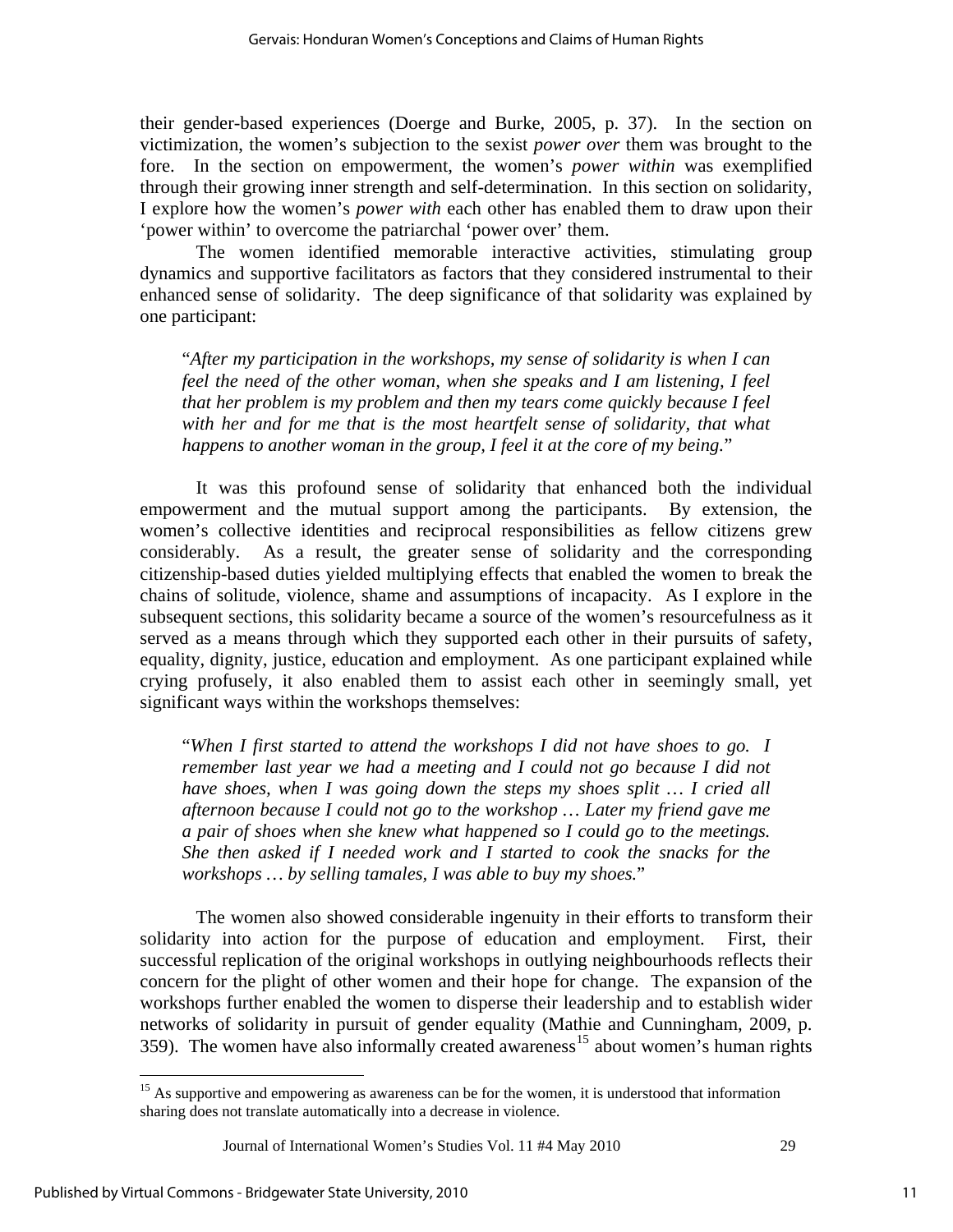by sharing the workshop information with their spouses, children, their daughters' husbands, as well as with neighbours and other oppressed women. Secondly, their establishment of a cooperative daycare in one barrio has enabled many of the women to help each other with desperately needed child care services so that they can study, work, attend human rights workshops and engage in community activism<sup>[16](#page-12-0)</sup>. Thirdly, many of the women helped each other to organize micro-credit<sup>[17](#page-12-1)</sup> projects so that they could increase their income to support their families. Such endeavours demonstrate the women's capacity to collaborate to remain informed and to meet new opportunities (Mathie and Cunningham, 2009, pp. 357, 363).

The aforementioned examples of solidarity in action reflect how the women have intertwined both their rights and responsibilities quite resourcefully as fellow citizens (Mathie and Cunningham, 2009, p. 361). In supporting each other out of a sense of mutual responsibility as fellow female citizens, they have enabled each other to claim their rights to education, employment and civic engagement. As such, and as I explore more closely below, solidarity has enabled the women to participate more fully in their communities as active and engaged citizens and to experience their citizenship-based responsibilities and rights while contributing simultaneously to greater social change in Honduran society.

#### **From Discovery to Dissidence**

The women's discoveries of their human rights have enabled them to reach greater levels of awareness and empowerment as they strive to exercise their rights more actively. The resulting optimism and preparedness has translated into many dissidentbased actions through which the women have begun to challenge the patriarchal practices in their personal lives and in public domains. As I examine both individual and collective examples below, the women's dissidence was expressed through words and actions, manifested through agency and resistance, and enabled through solidarity and resourcefulness.

#### **Individual Resistance**

Dissidence within the women's own personal lives was most often exhibited through verbal challenges against patriarchal control and spousal violence whereby the women refused to accept their partners' constraining or abusive behaviours. While 100% of the participants claimed to feel more secure in their families and more assertive to stand up to men, 57% reported feeling more capable of actually resisting violence and oppression. While some were concerned that "*violence cannot be resisted,*" the majority of the women variously asserted "*now I do not let him humiliate me or walk all over me*" and "*I was able to defend myself from my husband.*" Another participant clarified how solidarity has strengthened her resistance: "*… my husband wants to continue to mistreat me psychologically but I do not allow him … I have the women who support me 100% and I am therefore FREE.*"[18](#page-12-2)

Journal of International Women's Studies Vol. 11 #4 May 2010 30

<span id="page-12-0"></span><sup>&</sup>lt;sup>16</sup> The women take turns caring for the children when they participate in marches (to be discussed later in the paper).

 $17$  The micro-credit project included mainly the selling of food, hygiene products, crafts and clothing.

<span id="page-12-2"></span><span id="page-12-1"></span><sup>&</sup>lt;sup>18</sup> Given that such claims are based on self-report data, it is important to recognize that the actualization of the claimed decrease in violence cannot be confirmed. More in-depth longitudinal ethnographic research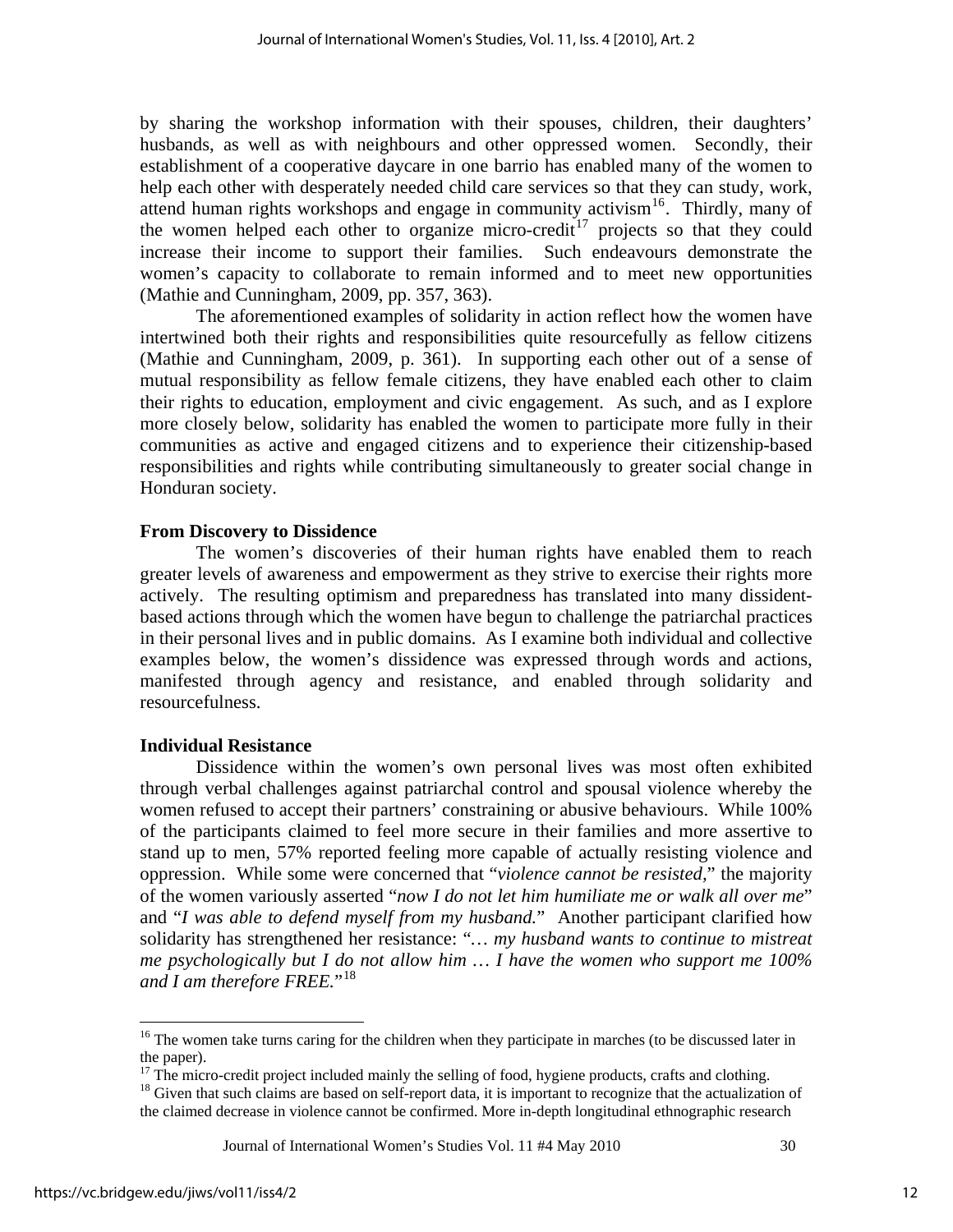The fact that 74% of the women reported that domestic violence decreased<sup>[19](#page-13-0)</sup> since their participation in the workshops is a testament of the effectiveness of their nascent resistance against patriarchal oppression. In explaining how and why the violence decreased since the workshops, some of the women claimed "*I do not let myself be silenced*", "*I make sure I am respected now that I learned that I am worth a lot*" and "*I do not permit my husband to yell at me nor to come home drunk or in the middle of the night knocking on the door.*" Another participant described a resulting decrease in sexual violence due to her new-found ability to resist it by articulating and claiming her rights:

**"***With the second father of my children, he would take me forcefully to have sexual relations with him when I did not want to have sex with him. So I am grateful that the workshops happened because it was the first time that I became able to defend myself from him. Now I always tell him, 'if you take me by force or beat me because you want to have sex, I have been told that it is a violation of my rights and you will be put in prison.'*"

Many women further mentioned that the violence decreased because by teaching their husbands, sons and daughters about the workshop content, they had created greater understanding and more peaceful communication in their homes. Two women explained proudly that "*it has changed my partner too; he shares more with me*" and "*he is now more understanding and I feel more secure to explain things to him.*" By contrast, four percent of the participants experienced more absolute decreases in violence because they proactively ended relationships with abusive partners. Still, for other women, their increased sense of security was somewhat circumstantial. One woman shared with a noticeably confident intonation: "*The domestic violence ended because thanks to God my husband died.*" When asked if violence had decreased since the workshops, another woman similarly exclaimed humorously and emphatically, "*I do not have a husband!*" She then clarified that her singlehood was an intentional choice to avoid the problems of domestic violence.

#### **Limits to Resistance and Partial Progress**

Despite the noteworthy advancements in the women's lives since their discovery of human rights, it would be misleading to imply that their progress has been complete<sup>[20](#page-13-1)</sup> and uni-directional. It is important to acknowledge that some of their journeys towards

that complements this initial study will help to determine the extent to which and the ways in which the women are actually diffusing violent situations. Nevertheless, it should also be noted that based on the information shared in the focus group sessions, many of the women confirmed the accomplishments of their fellow participants as some of them had been involved in domestic situations as close neighbours; in this sense, some of the claims were validated by witnesses.

<span id="page-13-0"></span><sup>&</sup>lt;sup>19</sup> The significance of this statistic is further reinforced by the fact that the remaining 26% reported that they did not suffer violence prior to the workshops. Thus, all the previously abused women in this study experienced a decrease in domestic violence after their participation in the workshops.<br><sup>20</sup> Despite the claims of decreased violence presented above that seemed to have occurred within or

<span id="page-13-1"></span>relatively soon after the workshop sessions (although some women had benefited from four consecutive years of workshop support), it is understood that the process of translating the learning through awareness into related concrete changes can often take a considerable amount of time, in some cases close to a decade. Thus, it must be recognized that the claims mentioned above reflect rather unique accomplishments of some of the participants, but not all of them.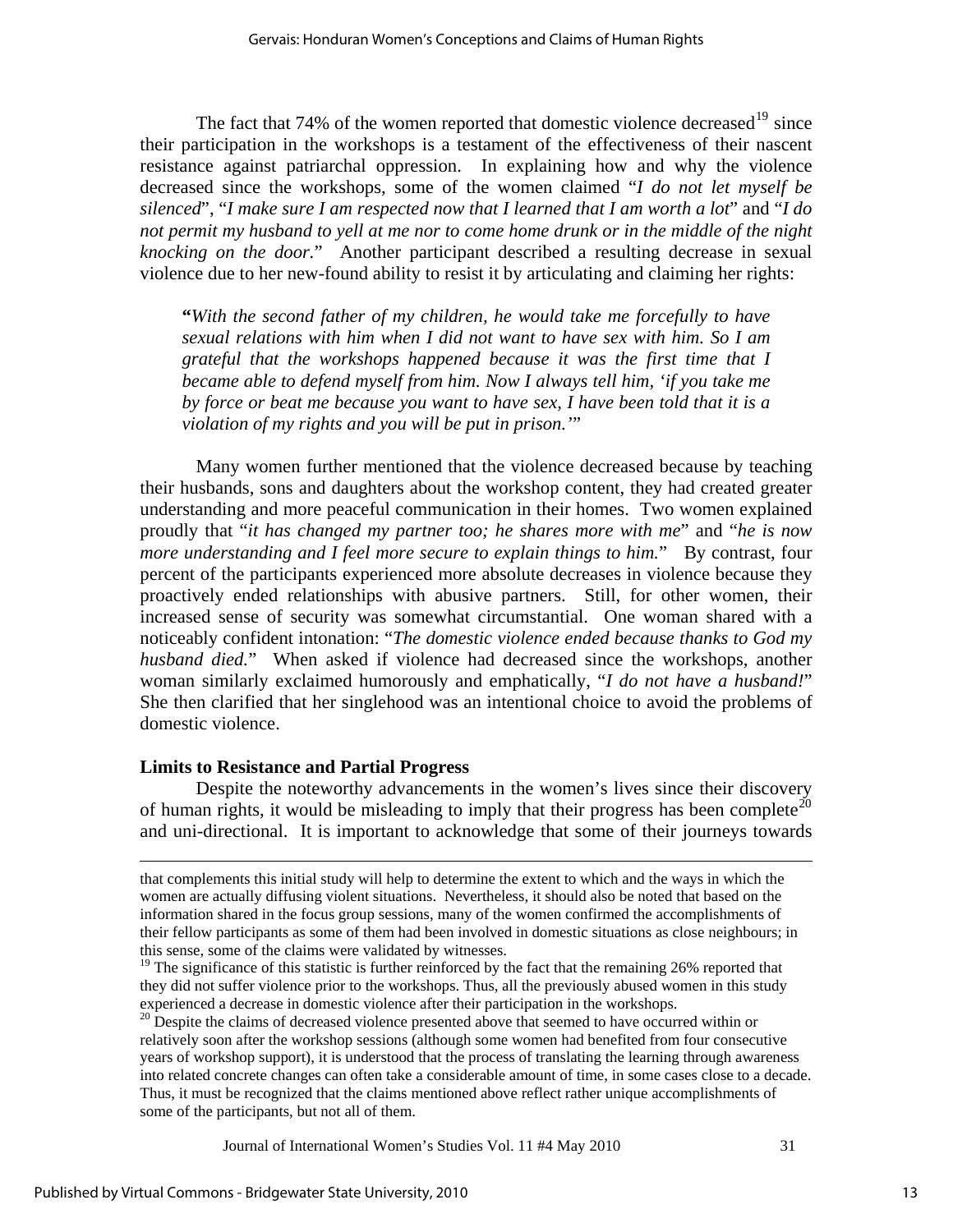equality have been incomplete or fraught with struggles and set-backs. One woman described partial improvements: "*Before the workshops my life was hell because I did not know how to defend my rights. Now it is not glorious but I do not let myself be humiliated.*" Another participant revealed how she still has to manage her spouse's anger because he resists her emerging assertiveness:

"*Now I feel that I can stand up to him and tell him many things because before if I did not say anything it was because I believed he would give it to me worse but now I know how to defend myself not only from beatings but I tell him about the things that I learned. He does get upset though because he does not like when someone comes to learn things because it is against him.*"

Some of the women also experienced intimidation by spouses who tried to control their participation<sup>[21](#page-14-0)</sup> in the workshops. One participant recounted what she told her husband in a confrontation in 2005 in the early stages of the workshops when he tried to forbid her from attending a meeting:

"*I am warning you if you do not allow me to go through that door and to attend my meeting, I will make a telephone call and I assure you that in twenty minutes you will have here twenty women and the police!' So after these words, he let me go.*"

While this same participant explained that her husband had been more respectful since that time and had even come to the aid of a female neighbor who had been abused on one occasion – a testament to the progress being made among the women's partners she has nevertheless suffered as a result of a violent relapse. She recalled: "*Since I took the workshops in 2005 there has not been violence but in 2008 I received a good beating on April 29<sup>th</sup> but I denounced it to the police and now things are under control.*"<sup>[22](#page-14-1)</sup> In that same incident, the participant recounted tearfully how as an intimidation tactic, he tore up her workshop diploma that she had displayed so proudly in their home. Despite the setbacks and the associated risks, she and her fellow workshop participants persevere in their pursuit of respect, safety, equality and freedom. The women's resilient commitment to self-determination was echoed by a very involved participant whose response to her husband's complaints about the time she had been spending supporting other women was: *"I have started a process and I am going to complete it."* As I explore below, similar persistence at the collective level has yielded multiplying effects.

#### **Collective Dissent in Pursuit of Human Rights and Gender Equality**

The women in this study have been empowered to organize collectively to ensure their survival and to demand their rights, an advancement supported by the fact that

Journal of International Women's Studies Vol. 11 #4 May 2010 32

<span id="page-14-0"></span> $21$  It is imperative to note that male partners challenged the women on their participation in the workshops themselves, but not regarding their participation in this research project. The research team dialogued with the women before and after the interviews, focus group sessions and questionnaires to ensure that the participants were not placed at greater risk as a result of their participation in the study.<br><sup>22</sup> This statement does not imply that the local police are now systematically defending women and

<span id="page-14-1"></span>intervening routinely in domestic violence cases. In this particular case, the involvement of the police seemed to have helped to diffuse the immediate situation.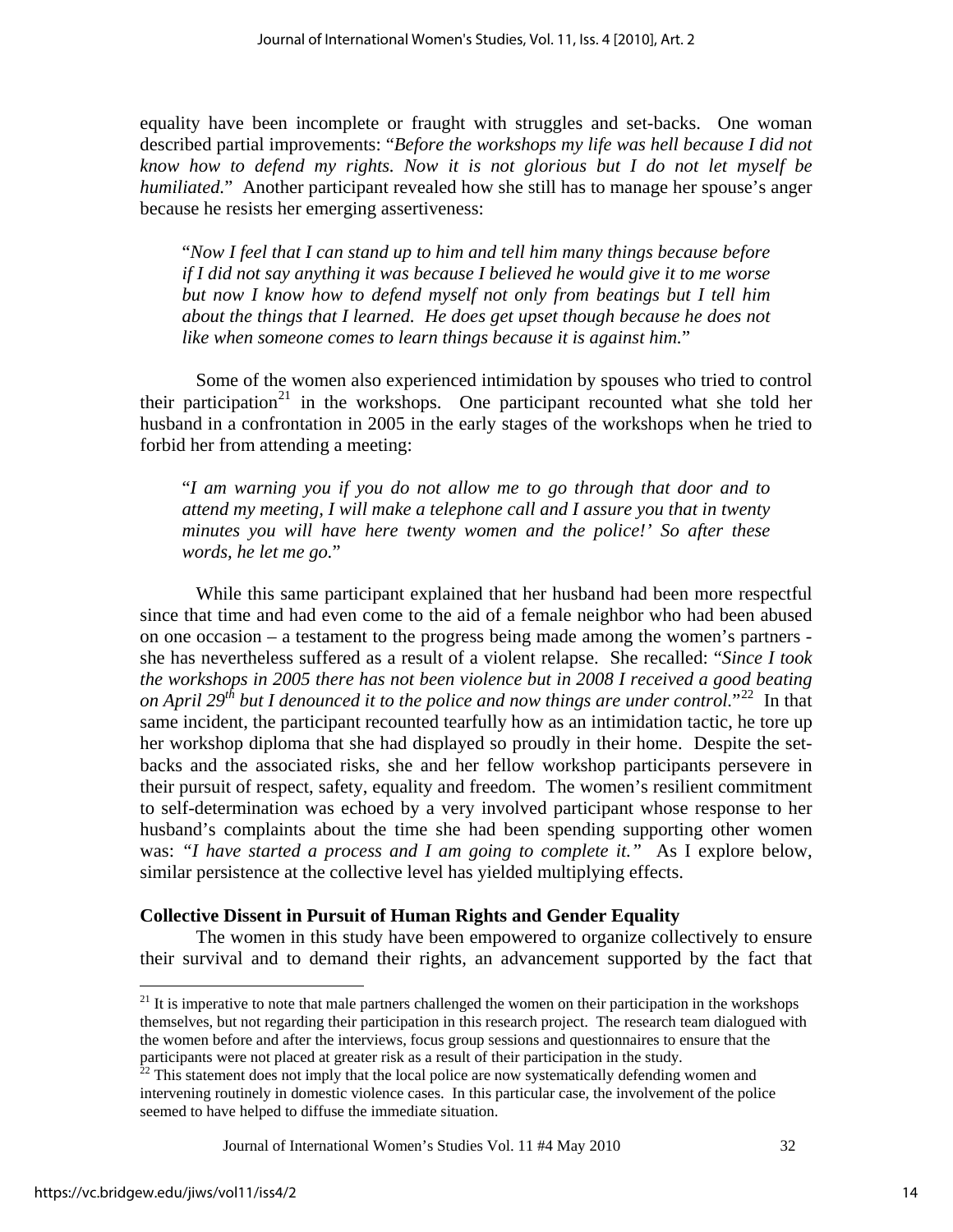100% of the women claimed to now feel stronger and more prepared to advance social changes. Through their mutual pledge of 'safety through solidarity,' they have stood up and intervened as a group against abusive spouses in the very midst of domestic crises to rescue their fellow participants. They have also organized an accompaniment program for which they have undertaken legal training to assist abused and marginalized women to access the justice system and other relevant resources in their pursuit of safety. Through these initiatives, the women have demonstrated their remarkable capacity to mitigate risk through collective effort (Mathie and Cunningham, 2009, p. 364).

Beyond the support given in personal and familial contexts, the majority<sup>[23](#page-15-0)</sup> of the workshop participants have also been actively organized in manifestations of dissent against state institutions and multi-national companies in their main quest for greater recognition of human rights and gender equality. To this end and under the banner of "*united in one same fight*" they have organized and participated in peaceful "*marches in the streets and sit-ins in the plaza*" as well as radio forums and vigils to raise awareness about women's rights, to speak out against femicide<sup>[24](#page-15-1)</sup> and to oppose labour-related injustices.

The women have also organized collectively to express outright opposition against gender-based injustices in specific cases. In one instance, a group of forty-five participants organized a sit-in at the municipal labour office to protest the wrongful dismissal of a fellow participant who was laid off from her government position due to pregnancy. The women's collective dissent was deemed vital to the successful restoration of the woman's employment. They organized similar rallies against multinational factories in the region to assist fellow participants with maternity rights and injustices related to workplace injuries. The women's courageous push for fairer treatment by both state and private sector institutions is a further testament to their evolving capacities to experience their citizenship more fully by engaging in counterhegemonic tactics to exercise their rights (Mathie and Cunningham, 2009, pp. 8, 362; Carroll, 1992). As such, the women's public protests reflect their attempts to gain access to, and benefit from the state-based rights to which they are entitled which is an undeniably significant and essential intersection since the state is ultimately responsible for upholding the rights accorded through conventions and other international and national frameworks.

Since the political coup on June 28, 2009 that ousted President Manuel Zelaya, the workshop participants have been challenged and motivated to shift the focus of their citizen-based advocacy and collective dissidence beyond their original pursuits of gender equality and onto the terrain of democracy. The majority<sup>[25](#page-15-2)</sup> of the women have been

Journal of International Women's Studies Vol. 11 #4 May 2010 33

<span id="page-15-0"></span><sup>&</sup>lt;sup>23</sup> 73% of the respondents reported feeling more prepared and actively willing to stand up to their government to demand their human rights.

<span id="page-15-1"></span> $^{24}$  The participants expressed great concern over the increasing number of women whose lives were lost in domestic violence cases not only in recent years but in the weeks immediately before the interview sessions in 2008.

<span id="page-15-2"></span><sup>&</sup>lt;sup>25</sup> Given the safety risks inherent to the current political instability, it is not possible to carry out the fieldwork necessary to determine an exact count of the workshop participants engaged in the anti-coup protests. General updates have been obtained through email and telephone correspondence with the workshop facilitators and some participants. Formal research on the women's activism against the coup will resume once it is possible to ensure that their participation in the study poses minimal or no risk to their safety.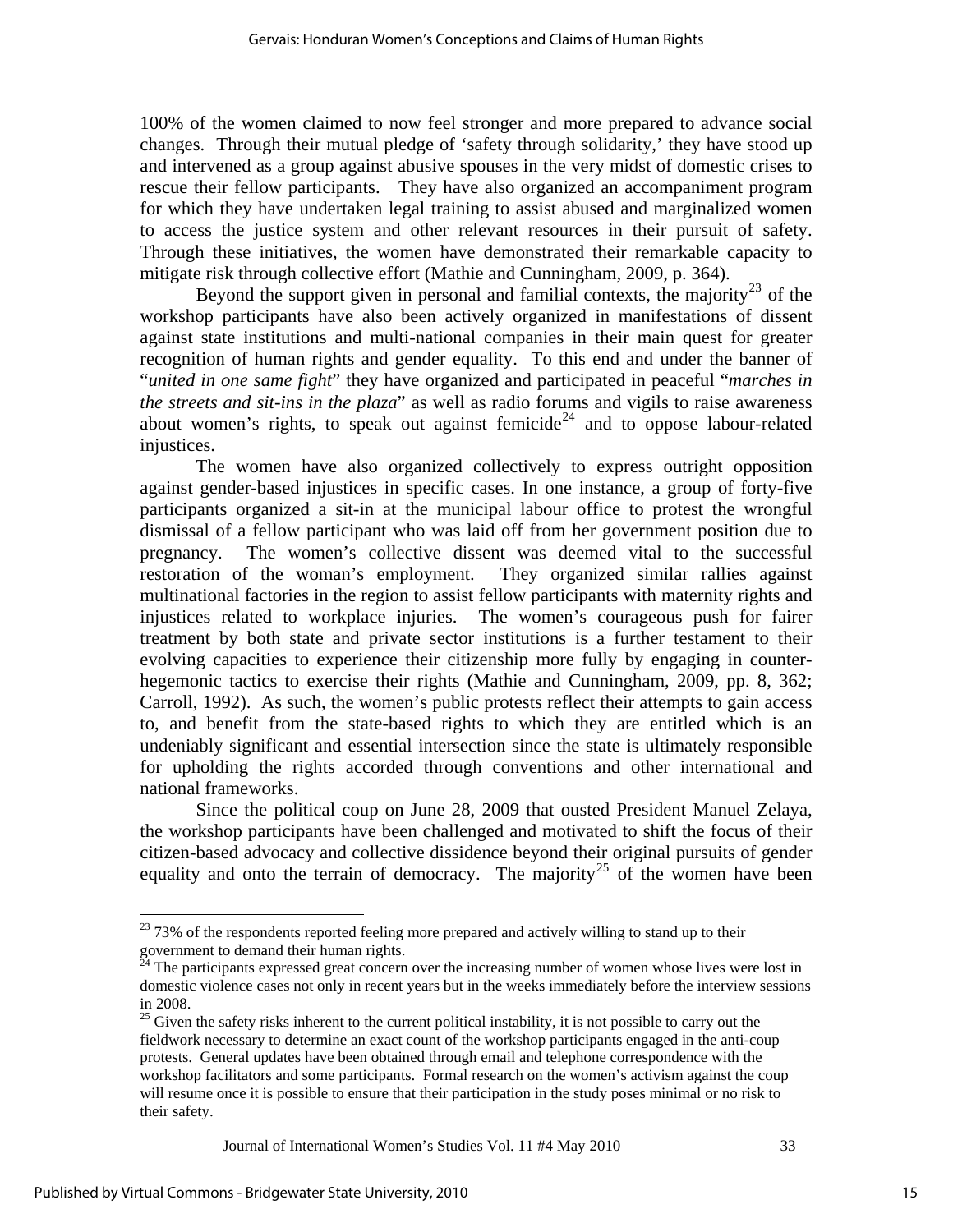active in the resistance movement and have participated in numerous protests denouncing the anti-democratic coup. In this volatile context, the women are reported to be feeling enraged and impotent yet encouraged by the strength and hope of their fellow Honduran citizens; as a result, they are not prepared to surrender. A follow up to this study will explore how the workshop participants have been utilizing their new-found knowledge and skills and engaging their unique identities and rights as Honduran female citizens to overcome the recent political challenges.

#### **Conclusion**

#### "*Clearly my capacity has improved because what we have learned from each other has served us quite a lot, as the song says "the flight must soar."[26](#page-16-0)*

This participant-centered study has explored how non-governmental and solidarity-oriented human rights education has enabled a small group of Honduran women to transform their discoveries of human rights into effective dissident-based activism. In so doing, it has drawn attention to their emerging yet remarkable capacities to articulate and claim their human rights as adult women. By extension, it has shed light on the potential of female citizens working in solidarity as co-actors, co-organizers and co-defenders to successfully change the course of their own individual and collective lives (Mathie and Cunningham, 2009, p. 357; Faulkner and MacDonald, 2009, p. 17).

The women's manifestations of empowerment, agency, resistance, resourcefulness and solidarity are a testament to the value of rights-based education delivered through a nurturing, creative and socially dynamic atmosphere in non-legal and non-state domains. While the integration of international human rights standards into Honduran legal and institutional reforms that safeguard women's rights is ultimately desirable, the personal experiences of human rights education that bring comfort, instil confidence, enhance dignity, enable self-realization and build capacity are equally relevant because they too can generate significant life-changing and enduring progress in people's daily lives. The desirability of the human rights training was articulated by one woman as her dream: "*That the workshops be more intensive in every corner of our country because there is violence as much in the cities as in the little places.*"

Despite the noteworthy advancements, the Honduran women featured in this study continue to face formidable challenges, not only broadly in the post-coup context, but also in their personal spaces as they reshape their lives amidst the complexities related to their desired post-victimization and activist selves that must constantly renegotiate with and against enduring and systemic 'machista' forces. The emotional, financial and temporal obstacles that the women encounter in their daily struggle for survival particularly as mothers and spouses are extensive and endless. The daunting and enduring impediments posed by patriarchal control and neglect were evident in the concern of one participant: "*One of my greatest challenges is to get my partner to change.*" Another woman expressed a similar yet broader worry: "*Being a woman in a country like this is very hard, being unprotected and dispossessed is not easy.*" Yet

Journal of International Women's Studies Vol. 11 #4 May 2010 34

<span id="page-16-0"></span><sup>&</sup>lt;sup>26</sup> The participant is making reference to the emancipation-oriented lyrics of Ana Belen's song "Desde Mi Libertad" which has become an anthem of empowerment for the participants.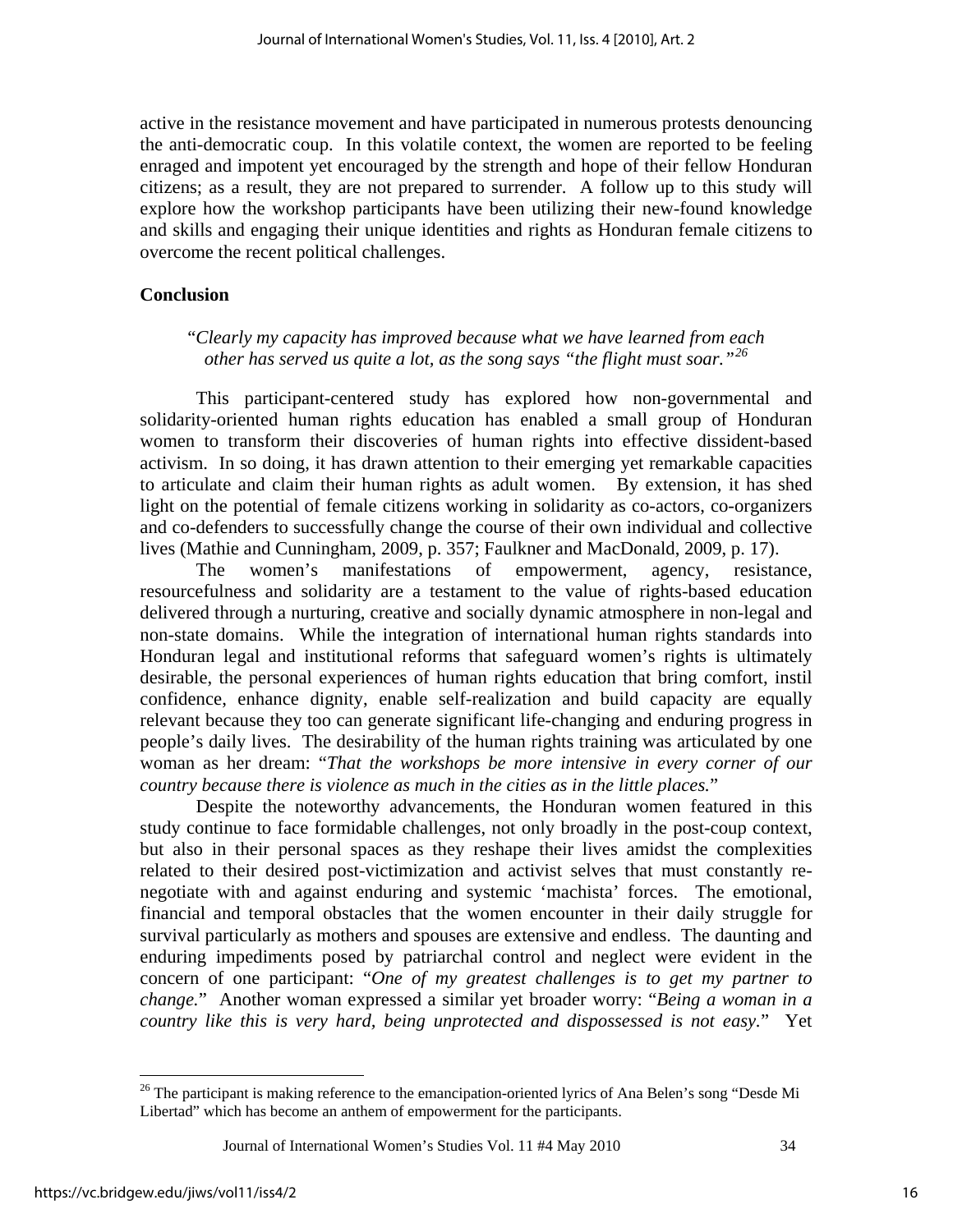despite the extent of the obstacles, the women remain committed to persevere and they are now better informed, equipped and supported to do so.

By highlighting the women's voices, this participant-centered study has underscored how the women's own accounts are indispensable to understandings of their engagement with, and experiences of human rights. The women's demonstrated competency to pursue and benefit from their own human rights further reflects their potential to contribute to program and policy initiatives that seek to advance women's rights in their local, national and international communities. Educational, political, legal and social spaces must be granted to enable them to do so. Such spaces must consist of safe and inclusive opportunities for their participation so that their compelling voices and essential input can be integrated appropriately within human rights protocols, policies and programs. Instead of presenting women in dialectical extremes as either victims of structural patriarchal forces or informed agents of change, future research should observe the interconnectedness of structure and agency in women's lives as it is often manifested by women's use of their agency to effect constructive changes at the structural level (Maclure and Denov, 2006). Such research should also be participant-driven so that it reflects authentically the experiences of women, by women, with women and for women.